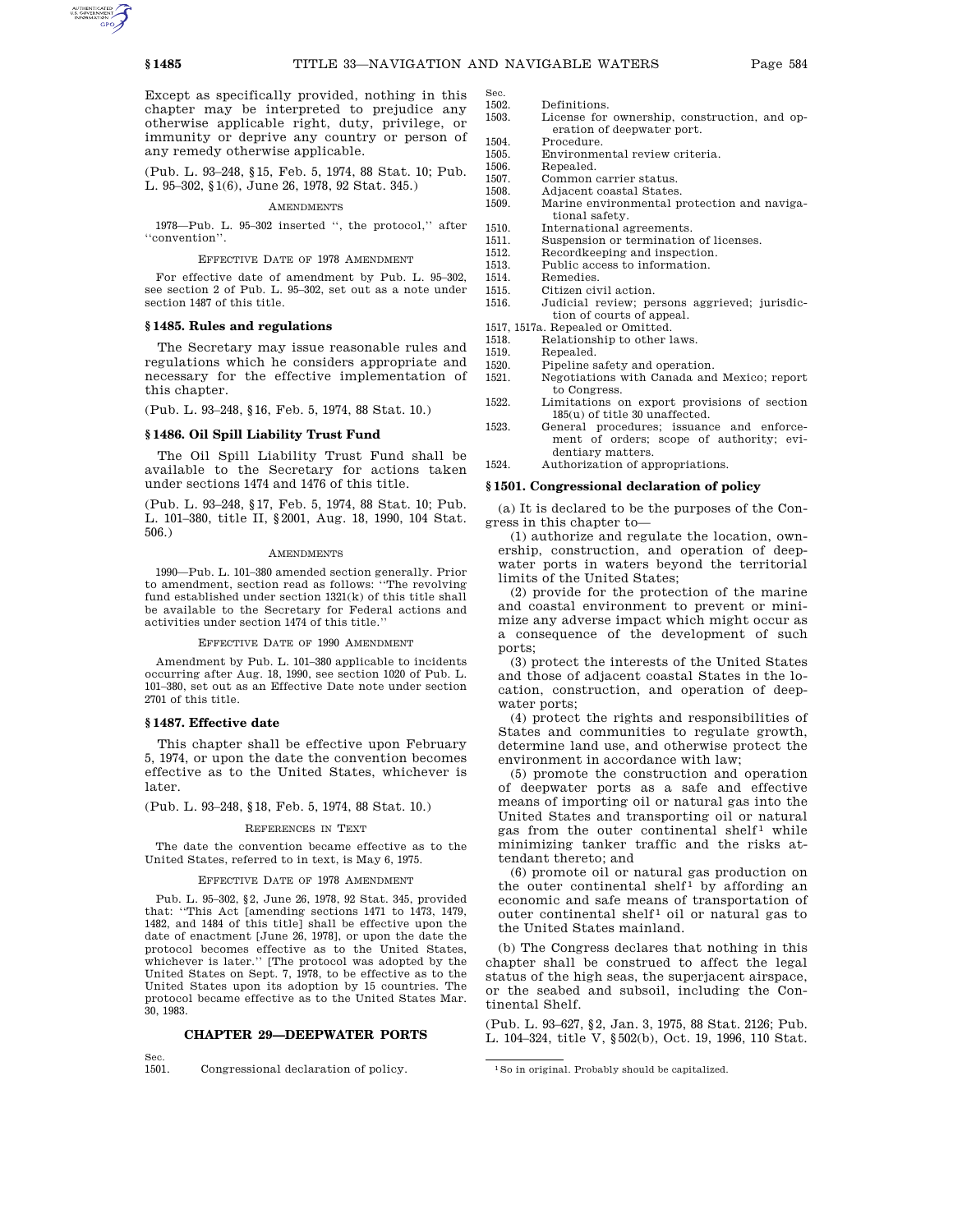3925; Pub. L. 107–295, title I, §106(a)(1), Nov. 25, 2002, 116 Stat. 2086.)

#### **AMENDMENTS**

2002—Subsec. (a)(5), (6). Pub. L. 107–295 inserted ''or natural gas'' after ''oil'' wherever appearing.

1996—Subsec. (a)(5), (6). Pub. L. 104–324 added pars. (5) and (6).

#### SHORT TITLE OF 1996 AMENDMENT

Pub. L. 104–324, title V, §501, Oct. 19, 1996, 110 Stat. 3925, provided that: ''This title [amending this section and sections 1502 to 1504, 1507, and 1509 of this title, repealing section 1506 of this title, and enacting provisions set out as a note under this section] may be cited as the 'Deepwater Port Modernization Act'.''

#### SHORT TITLE OF 1984 AMENDMENT

Pub. L. 98–419, §1, Sept. 25, 1984, 98 Stat. 1607, provided: ''That this Act [amending sections 1502, 1503, 1504, 1506, 1507, 1517, and 1518 of this title and enacting provisions set out as a note under section 1518 of this title] may be cited as the 'Deepwater Port Act Amendments of 1984'.''

#### SHORT TITLE

Pub. L. 93–627, §1, Jan. 3, 1975, 88 Stat. 2126, provided: ''That this Act [enacting this chapter and amending section 1333 of Title 43, Public Lands] may be cited as the 'Deepwater Port Act of 1974'.''

#### CONGRESSIONAL PURPOSES FOR 1996 AMENDMENTS

Pub. L. 104–324, title V, §502(a), Oct. 19, 1996, 110 Stat. 3925, provided that: ''The purposes of this title [see Short Title of 1996 Amendment note above] are to—

'(1) update and improve the Deepwater Port Act of 1974 [33 U.S.C. 1501 et seq.];

''(2) assure that the regulation of deepwater ports is not more burdensome or stringent than necessary in comparison to the regulation of other modes of importing or transporting oil;

''(3) recognize that deepwater ports are generally subject to effective competition from alternative transportation modes and eliminate, for as long as a port remains subject to effective competition, unnecessary Federal regulatory oversight or involvement in the ports' business and economic decisions; and

''(4) promote innovation, flexibility, and efficiency in the management and operation of deepwater ports by removing or reducing any duplicative, unnecessary, or overly burdensome Federal regulations or license provisions.''

### DEPOSIT OF CERTAIN PENALTIES INTO OIL SPILL LIABILITY TRUST FUND

Penalties paid pursuant to this chapter and sections 1319(c) and 1321 of this title to be deposited in the Oil Spill Liability Trust Fund created under section 9509 of Title 26, Internal Revenue Code, see section 4304 of Pub. L. 101–380, set out as a note under section 9509 of Title 26.

#### ENVIRONMENTAL EFFECTS ABROAD OF MAJOR FEDERAL ACTIONS

For provisions relating to environmental effects abroad of major Federal actions, see Ex. Ord. No. 12114, Jan. 4, 1979, 44 F.R. 1957, set out as a note under section 4321 of Title 42, The Public Health and Welfare.

# **§ 1502. Definitions**

As used in this chapter, unless the context otherwise requires, the term—

(1) ''adjacent coastal State'' means any coastal State which (A) would be directly connected by pipeline to a deepwater port, as proposed in an application; (B) would be located within 15 miles of any such proposed deepwater port; or (C) is designated by the Secretary in accordance with section  $1508(a)(2)$  of this title;

(2) ''affiliate'' means any entity owned or controlled by, any person who owns or controls, or any entity which is under common ownership or control with an applicant, licensee, or any person required to be disclosed pursuant to section  $1504(c)(2)(A)$  or (B) of this title;

(3) ''application'' means an application submitted under this Act for a license for the ownership, construction, and operation of a deepwater port;

(4) ''citizen of the United States'' means any person who is a United States citizen by law, birth, or naturalization, any State, any agency of a State or a group of States, or any corporation, partnership, or association organized under the laws of any State which has as its president or other executive officer and as its chairman of the board of directors, or holder of a similar office, a person who is a United States citizen by law, birth or naturalization and which has no more of its directors who are not United States citizens by law, birth or naturalization than constitute a minority of the number required for a quorum necessary to conduct the business of the board;

(5) ''coastal environment'' means the navigable waters (including the lands therein and thereunder) and the adjacent shorelines including 1 waters therein and thereunder). The term includes transitional and intertidal areas, bays, lagoons, salt marshes, estuaries, and beaches; the fish, wildlife and other living resources thereof; and the recreational and scenic values of such lands, waters and resources;

(6) ''coastal State'' means any State of the United States in or bordering on the Atlantic, Pacific, or Arctic Oceans, or the Gulf of Mexico;

(7) ''construction'' means the supervising, inspection, actual building, and all other activities incidental to the building, repairing, or expanding of a deepwater port or any of its components, including, but not limited to, pile driving and bulkheading, and alterations, modifications, or additions to the deepwater port;

(8) ''control'' means the power, directly or indirectly, to determine the policy, business practices, or decisionmaking process of another person, whether by stock or other ownership interest, by representation on a board of directors or similar body, by contract or other agreement with stockholders or others, or otherwise;

(9) ''deepwater port''—

(A) means any fixed or floating manmade structure other than a vessel, or any group of such structures, that are located beyond State seaward boundaries and that are used or intended for use as a port or terminal for the transportation, storage, or further handling of oil or natural gas for transportation

<sup>1</sup>So in original. Probably should be preceded by an opening parenthesis.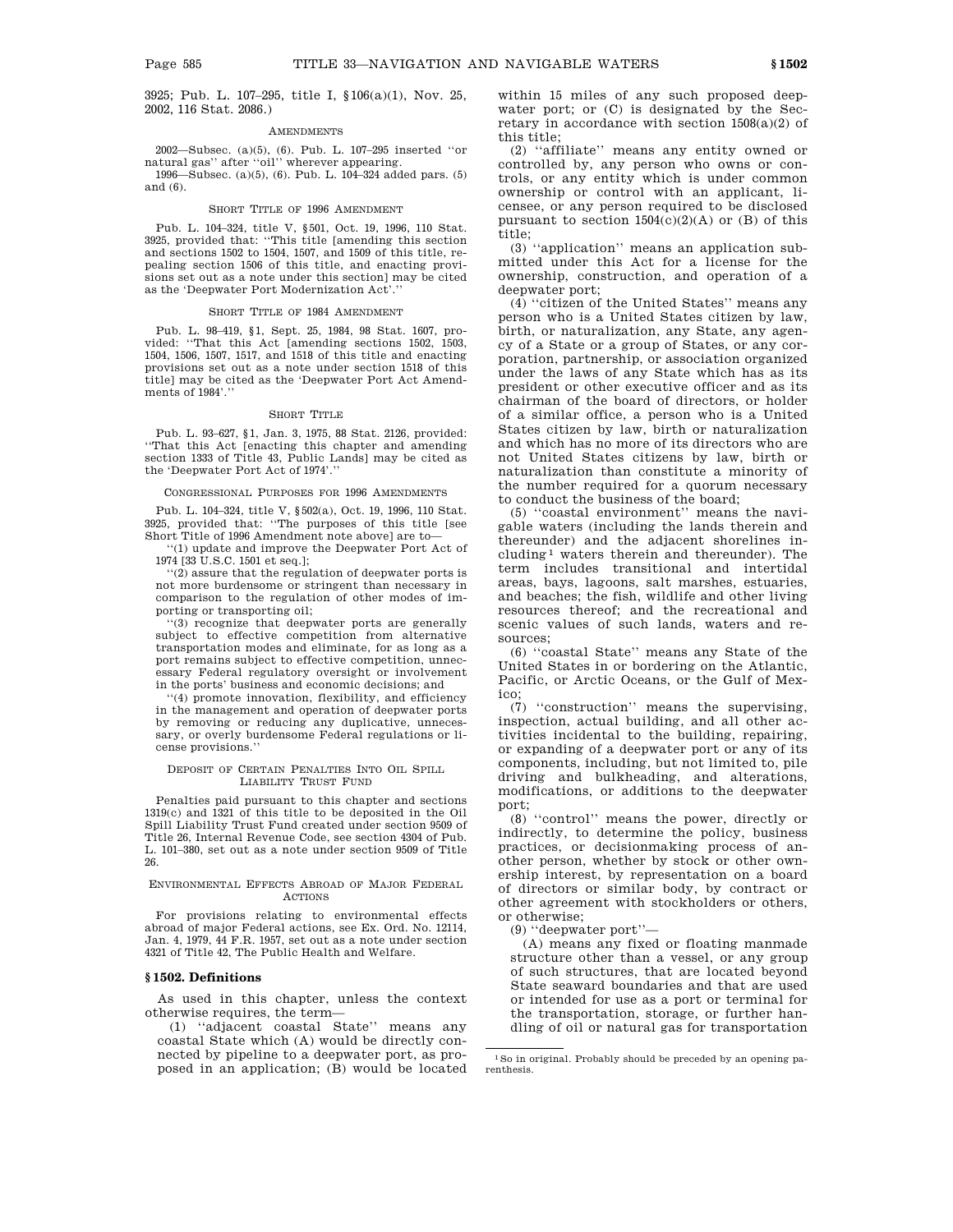to or from any State, except as otherwise provided in section 1522 of this title, and for other uses not inconsistent with the purposes of this chapter, including transportation of oil or natural gas from the United States outer continental shelf;

(B) includes all components and equipment, including pipelines, pumping stations, service platforms, buoys, mooring lines, and similar facilities to the extent they are located seaward of the high water mark;

(C) in the case of a structure used or intended for such use with respect to natural gas, includes all components and equipment, including pipelines, pumping or compressor stations, service platforms, buoys, mooring lines, and similar facilities that are proposed or approved for construction and operation as part of a deepwater port, to the extent that they are located seaward of the high water mark and do not include interconnecting facilities; and

(D) shall be considered a ''new source'' for purposes of the Clean Air Act (42 U.S.C. 7401 et seq.), and the Federal Water Pollution Control Act (33 U.S.C. 1251 et seq.);

(10) ''Governor'' means the Governor of a State or the person designated by State law to exercise the powers granted to the Governor pursuant to this chapter;

(11) ''licensee'' means a citizen of the United States holding a valid license for the ownership, construction, and operation of a deepwater port that was issued, transferred, or renewed pursuant to this chapter;

(12) ''marine environment'' includes the coastal environment, waters of the contiguous zone, and waters of the high seas; the fish, wildlife, and other living resources of such waters; and the recreational and scenic values of such waters and resources;

(13) ''natural gas'' means either natural gas unmixed, or any mixture of natural or artificial gas, including compressed or liquefied natural gas, natural gas liquids, liquefied petroleum gas, and condensate recovered from natural gas;

(14) ''oil'' means petroleum, crude oil, and any substance refined from petroleum or crude oil;

(15) ''person'' includes an individual, a public or private corporation, a partnership or other association, or a government entity;

(16) ''safety zone'' means the safety zone established around a deepwater port as determined by the Secretary in accordance with section 1509(d) of this title;

(17) ''Secretary'' means the Secretary of Transportation;

(18) ''State'' includes each of the States of the United States, the District of Columbia, the Commonwealth of Puerto Rico, and the territories and possessions of the United States; and

(19) ''vessel'' means every description of watercraft or other artificial contrivance used as a means of transportation on or through the water.

(Pub. L. 93–627, §3, Jan. 3, 1975, 88 Stat. 2127; Pub. L. 98–419, §2(a), Sept. 25, 1984, 98 Stat. 1607; Pub. L. 104–324, title V, §503, Oct. 19, 1996, 110 Stat. 3926; Pub. L. 107–295, title I, §106(b), Nov. 25, 2002, 116 Stat. 2086; Pub. L. 109–58, title III, §321(b), Aug. 8, 2005, 119 Stat. 694; Pub. L. 112–213, title III, §312, Dec. 20, 2012, 126 Stat. 1569.)

#### REFERENCES IN TEXT

The Clean Air Act, referred to in par. (9)(D), is act July 14, 1955, ch. 360, 69 Stat. 322, as amended, which is classified generally to chapter 85 (§7401 et seq.) of Title 42, The Public Health and Welfare. For complete classification of this Act to the Code, see Short Title note set out under section 7401 of Title 42 and Tables.

The Federal Water Pollution Control Act, as amended, referred to in par. (9)(D), is act June 30, 1948, ch. 758, as amended generally by Pub. L. 92–500, §2, Oct. 18, 1972, 86 Stat. 816, which is classified generally to chapter 26 (§1251 et seq.) of this title. For complete classification of this Act to the Code, see Short Title note set out under section 1251 of this title and Tables.

### **AMENDMENTS**

2012—Par. (9)(A). Pub. L. 112–213 inserted ''or from'' before ''any State''.

2005—Par. (13). Pub. L. 109–58 inserted '', natural gas liquids, liquefied petroleum gas, and condensate recovered from natural gas'' before semicolon at end.

2002—Par. (9). Pub. L. 107–295, §106(b)(2), amended par. (9) generally. Prior to amendment, par. (9) read as follows: '''deepwater port' means any fixed or floating manmade structures other than a vessel, or any group of structures, located beyond the territorial sea and off the coast of the United States and which are used or intended for use as a port or terminal for the transportation, storage, and further handling of oil for transportation to any State, except as otherwise provided in section 1522 of this title, and for other uses not inconsistent with the purposes of this chapter, including transportation of oil from the United States outer continental shelf. The term includes all associated components and equipment, including pipelines, pumping stations, service platforms, mooring buoys, and similar appurtenances to the extent they are located seaward of the high water mark. A deepwater port shall be considered a 'new source' for purposes of the Clean Air Act, as amended, and the Federal Water Pollution Control Act, as amended:

Pars. (13) to (19). Pub. L. 107–295, §106(b)(1), (3), added par. (13) and redesignated former pars. (13) to (18) as (14) to (19), respectively.

1996—Pars. (3) to (8). Pub. L. 104–324, §503(a), redesignated pars. (4) to (9) as (3) to (8), respectively, and struck out former par. (3) which read as follows: '''antitrust laws' includes the Act of July 2, 1890, as amended, the Act of October 15, 1914, as amended, the Federal Trade Commission Act (15 U.S.C. 41 et seq.), and sections 73 and 74 of the Act of August 27, 1894, as amended:

Par. (9). Pub. L. 104–324,  $\S 503(a)(2)$ , (b), redesignated par. (10) as (9) and substituted ''structures, located beyond the territorial sea and off the coast of the United States and which are used or intended for use as a port or terminal for the transportation, storage, and further handling of oil for transportation to any State, except as otherwise provided in section 1522 of this title, and for other uses not inconsistent with the purposes of this chapter, including transportation of oil from the United States outer continental shelf.'' for ''such structures, located beyond the territorial sea and off the coast of the United States and which are used or intended for use as a port or terminal for the loading or unloading and further handling of oil for transportation to any State, except as otherwise provided in section 1522 of this title.'' Former par. (9) redesignated

(8). Pars. (10) to (19). Pub. L. 104–324, §503(a)(2), redesignated pars. (11) to (19) as (10) to (18), respectively.

Former par. (10) redesignated (9). 1984—Par. (4). Pub. L. 98–419 substituted ''means an application'' for ''means any application'', struck out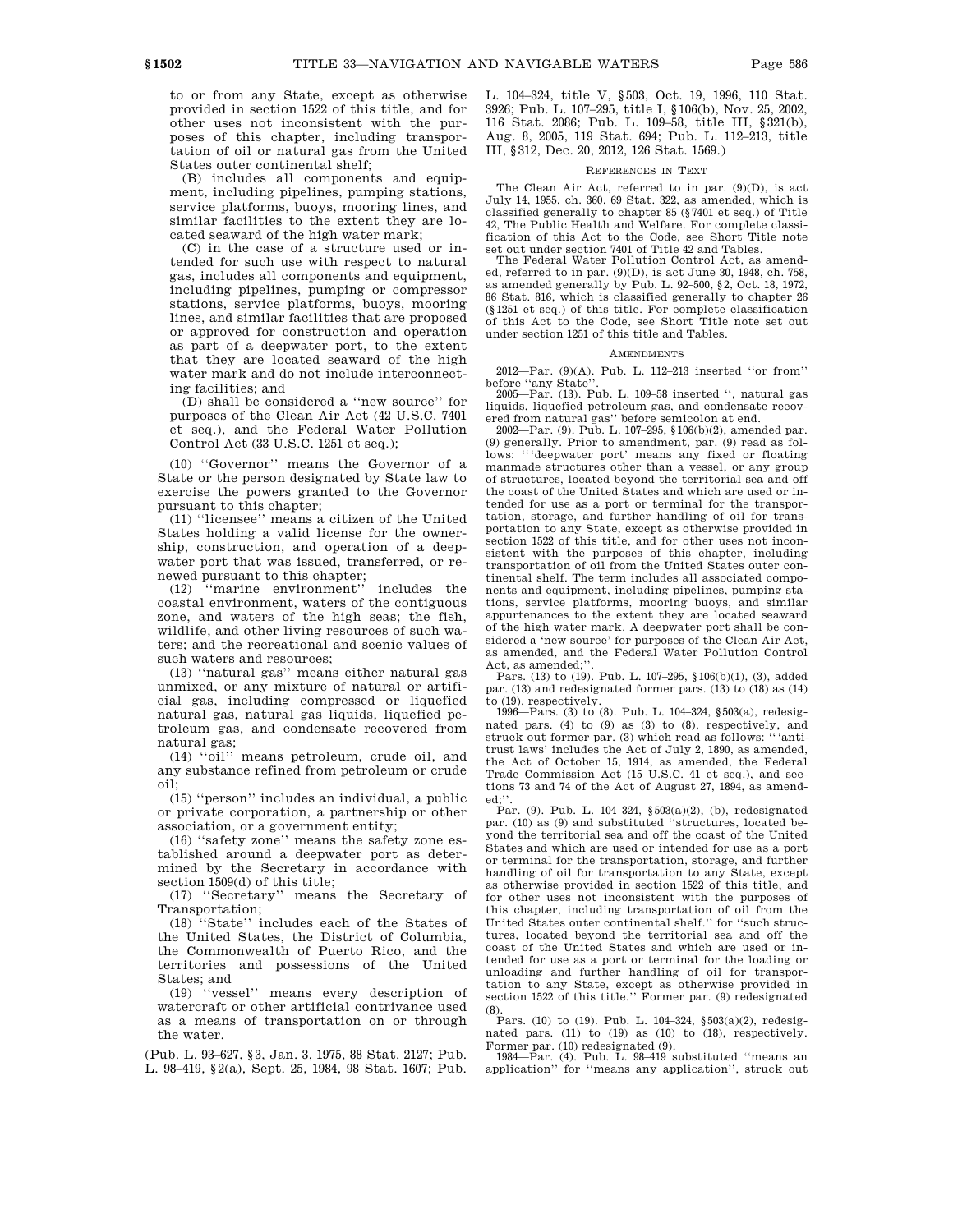designation "(A)" before "for a license", and struck out cls. (B) and (C) which provided that ''application'' meant any application submitted under this chapter for transfer of any license referred to in this paragraph, or for any substantial change in any of the conditions and provisions of any such license.

### TERRITORIAL SEA AND CONTIGUOUS ZONE OF UNITED STATES

For extension of territorial sea and contiguous zone of United States, see Proc. No. 5928 and Proc. No. 7219, respectively, set out as notes under section 1331 of Title 43, Public Lands.

### **§ 1503. License for ownership, construction, and operation of deepwater port**

### **(a) Requirement**

No person may engage in the ownership, construction, or operation of a deepwater port except in accordance with a license issued pursuant to this chapter. No person may transport or otherwise transfer any oil or natural gas between a deepwater port and the United States unless such port has been so licensed and the license is in force.

### **(b) Issuance, transfer, amendment, or reinstatement**

The Secretary may—

(1) on application, issue a license for the ownership, construction, and operation of a deepwater port; and

(2) on petition of the licensee, amend, transfer, or reinstate a license issued under this chapter.

## **(c) Conditions for issuance**

The Secretary may issue a license in accordance with the provisions of this chapter if—

(1) he determines that the applicant is financially responsible and will meet the requirements of section 2716 of this title 1

(2) he determines that the applicant can and will comply with applicable laws, regulations, and license conditions;

(3) he determines that the construction and operation of the deepwater port will be in the national interest and consistent with national security and other national policy goals and objectives, including energy sufficiency and environmental quality;

(4) he determines that the deepwater port will not unreasonably interfere with international navigation or other reasonable uses of the high seas, as defined by treaty, convention, or customary international law;

(5) he determines, in accordance with the environmental review criteria established pursuant to section 1505 of this title, that the applicant has demonstrated that the deepwater port will be constructed and operated using best available technology, so as to prevent or minimize adverse impact on the marine environment;

(6) he has not been informed, within 45 days of the last public hearing on a proposed license for a designated application area, by the Administrator of the Environmental Protection Agency that the deepwater port will not conform with all applicable provisions of the Clean Air Act, as amended [42 U.S.C. 7401 et seq.], the Federal Water Pollution Control Act, as amended [33 U.S.C. 1251 et seq.], or the Marine Protection, Research and Sanctuaries Act, as amended [16 U.S.C. 1431 et seq., 1447 et seq.; 33 U.S.C. 1401 et seq., 2801 et seq.];

(7) he has consulted with the Secretary of the Army, the Secretary of State, and the Secretary of Defense, to determine their views on the adequacy of the application, and its effect on programs within their respective jurisdictions;

(8) the Governor of the adjacent coastal State of States, pursuant to section 1508 of this title, approves, or is presumed to approve, issuance of the license; and

(9) the adjacent coastal State to which the deepwater port is to be directly connected by pipeline has developed, or is making, at the time the application is submitted, reasonable progress, as determined in accordance with section 1508(c) of this title, toward developing, an approved coastal zone management program pursuant to the Coastal Zone Management Act of 1972 [16 U.S.C. 1451 et seq.].

# **(d) Application for license subject to examination and comparison of economic, social, and environmental effects of deepwater port facility and deep draft channel and harbor; finality of determination**

If an application is made under this chapter for a license to construct a deepwater port facility off the coast of a State, and a port of the State which will be directly connected by pipeline with such deepwater port, on the date of such application—

(1) has existing plans for construction of a deep draft channel and harbor; and

(2) has either (A) an active study by the Secretary of the Army relating to the construction of a deep draft channel and harbor, or (B) a pending application for a permit under section 403 of this title for such construction; and

(3) applies to the Secretary for a determination under this section within 30 days of the date of the license application;

the Secretary shall not issue a license under this chapter until he has examined and compared the economic, social, and environmental effects of the construction and operation of the deepwater port with the economic, social and environmental effects of the construction, expansion, deepening, and operation of such State port, and has determined which project best serves the national interest or that both developments are warranted. The Secretary's determination shall be discretionary and nonreviewable.

### **(e) Additional conditions; removal requirements, waiver; Outer Continental Shelf Lands Act applicable to utilization of components upon waiver of removal requirements**

(1) In issuing a license for the ownership, construction, and operation of a deepwater port, the Secretary shall prescribe those conditions which the Secretary deems necessary to carry out the provisions and requirements of this chapter 2 or

<sup>&</sup>lt;sup>1</sup> So in original. Probably should be followed by a semicolon. <sup>2</sup> See References in Text note below.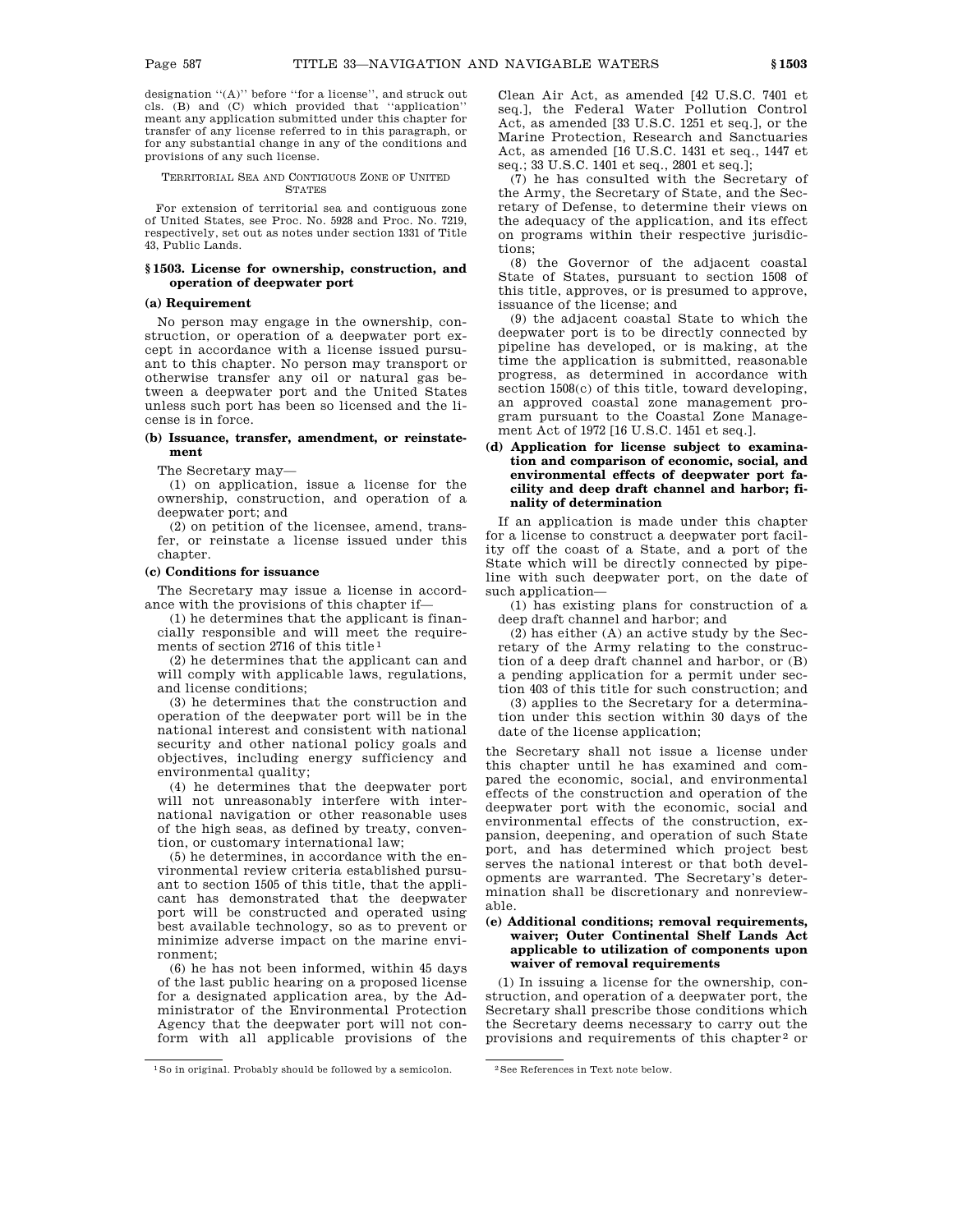which are otherwise required by any Federal department or agency pursuant to the terms of this chapter.2 To the extent practicable, conditions required to carry out the provisions and requirements of this chapter 2 shall be addressed in license conditions rather than by regulation and, to the extent practicable, the license shall allow a deepwater port's operating procedures to be stated in an operations manual, approved by the Coast Guard, in accordance with section 1509(a) of this title, rather than in detailed and specific license conditions or regulations; except that basic standards and conditions shall be addressed in regulations. On petition of a licensee, the Secretary shall review any condition of a license issued under this chapter to determine if that condition is uniform, insofar as practicable, with the conditions of other licenses issued under this chapter, reasonable, and necessary to meet the objectives of this chapter. The Secretary shall amend or rescind any condition that is no longer necessary or otherwise required by any Federal department or agency under this chapter

(2) No license shall be issued, transferred, or renewed under this chapter unless the licensee or transferee first agrees in writing that (A) there will be no substantial change from the plans, operational systems, and methods, procedures, and safeguards set forth in his license, as approved, without prior approval in writing from the Secretary; and (B) he will comply with any condition the Secretary may prescribe in accordance with the provisions of this chapter.

(3) The Secretary shall establish such bonding requirements or other assurances as he deems necessary to assure that, upon the revocation or termination of a license, the licensee will remove all components of the deepwater port. In the case of components lying in the subsoil below the seabed, the Secretary is authorized to waive the removal requirements if he finds that such removal is not otherwise necessary and that the remaining components do not constitute any threat to navigation or to the environment. At the request of the licensee, the Secretary, after consultation with the Secretary of the Interior, is authorized to waive the removal requirement as to any components which he determines may be utilized in connection with the transportation of oil, natural gas, or other minerals, pursuant to a lease granted under the provisions of the Outer Continental Shelf Lands Act [43 U.S.C. 1331 et seq.], after which waiver the utilization of such components shall be governed by the terms of the Outer Continental Shelf Lands Act.

# **(f) Amendments, transfers, and reinstatements**

The Secretary may amend, transfer, or reinstate a license issued under this chapter<sup>2</sup> if the Secretary finds that the amendment, transfer, or reinstatement is consistent with the requirements of this chapter.

### **(g) Eligible citizens**

Any citizen of the United States who otherwise qualifies under the terms of this chapter shall be eligible to be issued a license for the ownership, construction, and operation of a deepwater port.

# **(h) Term of license**

A license issued under this chapter remains in effect unless suspended or revoked by the Secretary or until surrendered by the licensee.

### **(i) Liquefied natural gas facilities**

To promote the security of the United States, the Secretary shall give top priority to the processing of a license under this chapter for liquefied natural gas facilities that will be supplied with or that will supply liquefied natural gas by United States flag vessels.

(Pub. L. 93–627, §4, Jan. 3, 1975, 88 Stat. 2128; Pub. L. 98–419, §2(b)–(e), Sept. 25, 1984, 98 Stat. 1607; Pub. L. 101–380, title II, §2003(a)(1), Aug. 18, 1990, 104 Stat. 507; Pub. L. 104–324, title V, §504, Oct. 19, 1996, 110 Stat. 3926; Pub. L. 107–295, title I, §106(a)(2), Nov. 25, 2002, 116 Stat. 2086; Pub. L. 109–241, title III, §304(b), July 11, 2006, 120 Stat. 527; Pub. L. 113–281, title III, §307(c), Dec. 18, 2014, 128 Stat. 3045.)

### REFERENCES IN TEXT

The Clean Air Act, referred to in subsec. (c)(6), is act July 14, 1955, ch. 360, 69 Stat. 322, as amended, which is classified generally to chapter 85 (§7401 et seq.) of Title 42, The Public Health and Welfare. For complete classification of this Act to the Code, see Short Title note set out under section 7401 of Title 42 and Tables.

The Federal Water Pollution Control Act, as amended, referred to in subsec. (c)(6), is act June 30, 1948, ch. 758, as amended generally by Pub. L. 92–500, §2, Oct. 18, 1972, 86 Stat. 816, which is classified generally to chapter 26 (§1251 et seq.) of this title. For complete classification of this Act to the Code, see Short Title note set out under section 1251 of this title and Tables.

The Marine Protection, Research and Sanctuaries Act, referred to subsec. (c)(6), probably means Pub. L. 92–532, Oct. 23, 1972, 86 Stat. 1052, as amended, known as the Marine Protection, Research, and Sanctuaries Act of 1972, which is classified generally to chapters 27 (§1401 et seq.) and 41 (§2801 et seq.) of this title and chapters 32 (§1431 et seq.) and 32A (§1447 et seq.) of Title 16, Conservation. For complete classification of this Act to the Code, see Short Title note set out under section 1401 of this title and Tables.

The Coastal Zone Management Act of 1972, referred to in subsec. (c)(9), is title III of Pub. L. 89–454, as added by Pub. L. 92–583, Oct. 27, 1972, 86 Stat. 1280, as amended, which is classified generally to chapter 33 (§1451 et seq.) of Title 16, Conservation. For complete classification of this Act to the Code, see Short Title note set out under section 1451 of Title 16 and Tables.

This chapter, referred to first three times in subsec.  $(e)(1)$  and first time in subsec. (f), was in the original ''this title'' and was translated as reading ''this Act'', meaning Pub. L. 93–627, which is classified generally to this chapter, to reflect the probable intent of Congress, because Pub. L. 93–627 does not contain titles.

The Outer Continental Shelf Lands Act, referred to in subsec. (e)(3), is act Aug. 7, 1953, ch. 345, 67 Stat. 462, as amended, which is classified generally to subchapter III (§1331 et seq.) of chapter 29 of Title 43, Public Lands. For complete classification of this Act to the Code, see Short Title note set out under section 1301 of Title 43 and Tables.

#### AMENDMENTS

2014—Subsec. (i). Pub. L. 113–281 inserted ''or that will supply'' after ''be supplied with''.

2006—Subsec. (i). Pub. L. 109–241 added subsec. (i).

2002—Subsec. (a). Pub. L. 107–295 inserted ''or natural gas'' after ''oil''.

1996—Subsec. (a). Pub. L. 104–324, §504(a), struck out at end ''A deepwater port, licensed pursuant to the provisions of this chapter, may not be utilized—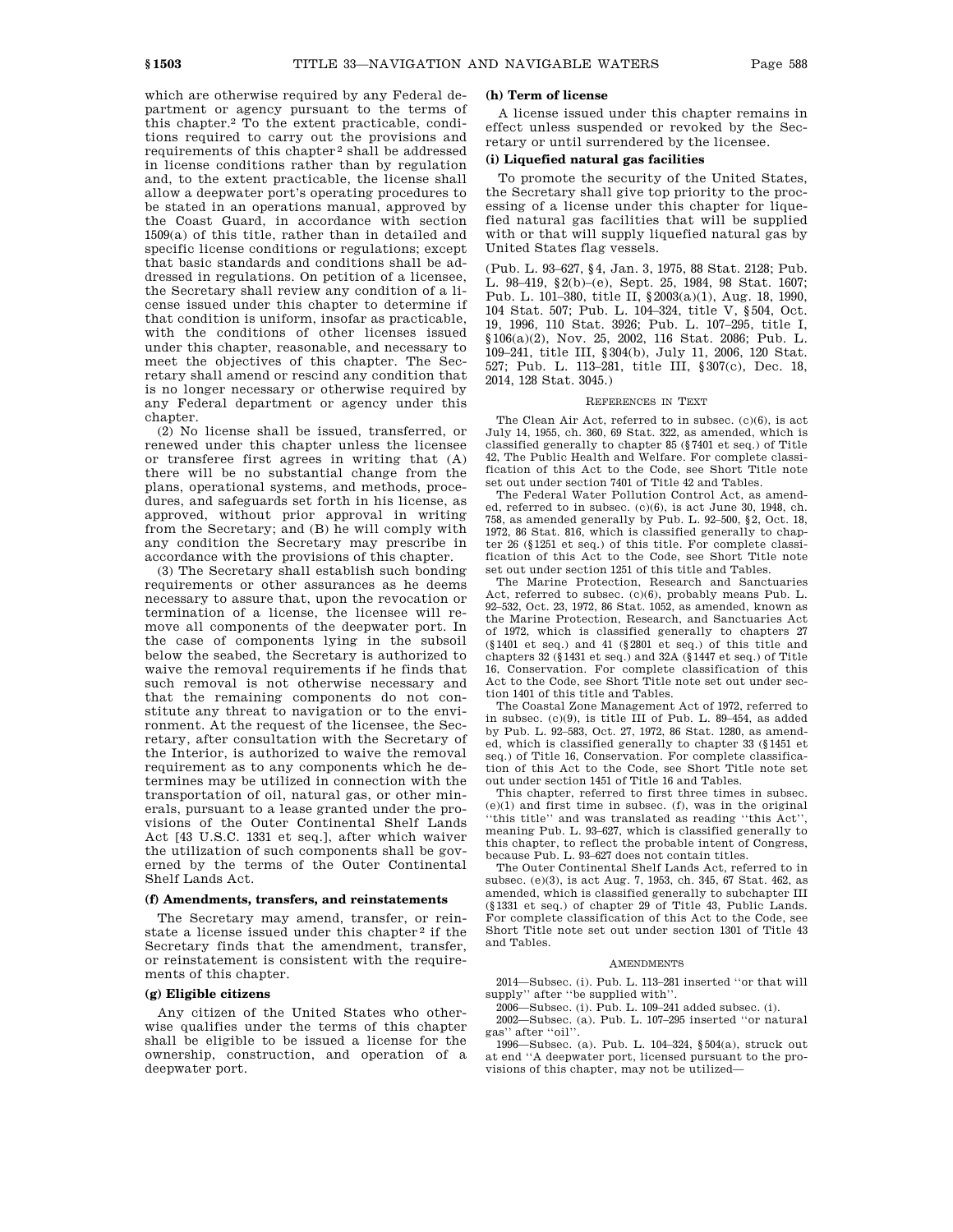''(1) for the loading and unloading of commodities or materials (other than oil) transported from the United States, other than materials to be used in the construction, maintenance, or operation of the high seas oil port, to be used as ship supplies, including bunkering for vessels utilizing the high seas oil port,

''(2) for the transshipment of commodities or materials, to the United States, other than oil,

''(3) except in cases where the Secretary otherwise by rule provides, for the transshipment of oil, destined for locations outside the United States.

Subsec. (c)(7) to (10). Pub. L. 104–324, §504(b), redesignated pars. (8) to (10) as (7) to (9), respectively, and struck out former par. (7) which read as follows: ''he has received the opinions of the Federal Trade Commission and the Attorney General, pursuant to section 1506 of this title, as to whether issuance of the license would adversely affect competition, restrain trade, promote monopolization, or otherwise create a situation in contravention of the antitrust laws;'

Subsec. (e)(1). Pub. L. 104–324, §504(c), substituted ''In issuing a license for the ownership, construction, and operation of a deepwater port, the Secretary shall prescribe those conditions which the Secretary deems necessary to carry out the provisions and requirements of this chapter or which are otherwise required by any Federal department or agency pursuant to the terms of this chapter. To the extent practicable, conditions required to carry out the provisions and requirements of this chapter shall be addressed in license conditions rather than by regulation and, to the extent practicable, the license shall allow a deepwater port's operating procedures to be stated in an operations manual, approved by the Coast Guard, in accordance with section 1509(a) of this title, rather than in detailed and specific license conditions or regulations; except that basic standards and conditions shall be addressed in regulations.'' for ''In issuing a license for the ownership, construction, and operation of a deepwater port, the Secretary shall prescribe any conditions which he deems necessary to carry out the provisions of this chapter, or which are otherwise required by any Federal department or agency pursuant to the terms of this chapter.''

Subsec. (e)(2). Pub. L. 104–324, §504(d), substituted ''his license'' for ''his application''.

Subsec. (f). Pub. L.  $104-324$ , §504(e), inserted heading and amended text generally. Prior to amendment, text read as follows: ''The Secretary may amend, transfer, or reinstate a license issued under this chapter if the amendment, transfer, or reinstatement is consistent with the findings made at the time the license was issued.''

1990—Subsec. (c)(1). Pub. L. 101–380 substituted ''sec-tion 2716 of this title'' for ''section 1517(*l*) of this title;''.

1984—Subsec. (b). Pub. L. 98–419, §2(b), substituted provisions authorizing the Secretary, on application, to issue a license for the ownership, construction, and operation of a deepwater port and, on petition of the licensee, to amend, transfer, or reinstate a license issued under this chapter for provisions which had authorized the Secretary, upon application and in accordance with the provisions of this chapter, to issue, transfer, amend, or renew a license for the ownership, construction, and operation of a deepwater port.

Subsec.  $(e)(1)$ . Pub. L. 98–419,  $\S(2e)$ , inserted provision that on petition of a licensee, the Secretary shall review any condition of a license issued under this chapter to determine if that condition is uniform, insofar as practicable, with the conditions of other licenses issued under this chapter and is reasonable, and necessary to meet the objectives of this chapter, and that the Secretary shall amend or rescind any condition that is no longer necessary or otherwise required by any Federal department or agency under this chapter.

Subsec. (f). Pub. L. 98–419, §2(c), substituted provisions authorizing the Secretary to amend, transfer, or reinstate a license issued under this chapter if the amendment, transfer, or reinstatement is consistent with the findings made at the time the license was issued for provisions which had authorized the Secretary to transfer such licenses if the Secretary determined that such transfer was in the public interest and that the transferee met the requirements of this chapter and the prerequisites to issuance under subsec. (c) of this section.

Subsec. (h). Pub. L. 98–419, §2(d), substituted provision that a license issued under this chapter remain in effect unless suspended or revoked by the Secretary or until surrendered by the licensee for provisions which had limited the terms of licenses to not more than 20 years and which had granted each licensee a preferential right of renewal for not more than 10 years, subject to subsec. (c), upon such conditions and for such term as determined by the Secretary to be reasonable and appropriate.

#### EFFECTIVE DATE OF 1990 AMENDMENT

Amendment by Pub. L. 101–380 applicable to incidents occurring after Aug. 18, 1990, see section 1020 of Pub. L. 101–380, set out as an Effective Date note under section 2701 of this title.

### TRANSFER OF FUNCTIONS

For transfer of authorities, functions, personnel, and assets of the Coast Guard, including the authorities and functions of the Secretary of Transportation relating thereto, to the Department of Homeland Security, and for treatment of related references, see sections 468(b), 551(d), 552(d), and 557 of Title 6, Domestic Security, and the Department of Homeland Security Reorganization Plan of November 25, 2002, as modified, set out as a note under section 542 of Title 6.

### LNG TANKERS

Pub. L. 114–120, title III, §312, Feb. 8, 2016, 130 Stat. 58, provided that: ''Not later than 180 days after the date of the enactment this Act [Feb. 8, 2016], the Secretary of Transportation shall—

''(1) develop guidelines to implement the program authorized under section 304(a) of the Coast Guard and Maritime Transportation Act of 2006 (Public Law 109–241) [set out below], including specific actions to ensure the future availability of able and credentialed United States licensed and unlicensed seafarers including—

''(A) incentives to encourage partnership agreements with operators of foreign-flag vessels that carry liquified natural gas, that provide no less than one training billet per vessel for United States merchant mariners in order to meet minimum mandatory sea service requirements;<br>"(B) development of appropriate training curric-

ula for use by public and private maritime training institutions to meet all United States merchant mariner license, certification, and document laws and requirements under the International Convention on Standards of Training, Certification and Watchkeeping for Seafarers, 1978; and

''(C) steps to promote greater outreach and awareness of additional job opportunities for sea service veterans of the United States Armed Forces; and

''(2) submit such guidelines to the Committee [on] Transportation and Infrastructure of the House of Representatives and the Committee on Commerce,

Science, and Transportation of the Senate.'' Pub. L. 109–241, title III, §304(a), July 11, 2006, 120 Stat. 527, as amended by Pub. L. 113–281, title III, §307(b), Dec. 18, 2014, 128 Stat. 3045, provided that: ''The Secretary of Transportation shall develop and implement a program to promote the transportation of liquefied natural gas to and from the United States on United States flag vessels.''

#### **§ 1504. Procedure**

### **(a) Regulations; issuance, amendment, or rescission; scope**

The Secretary shall, as soon as practicable after January 3, 1975, and after consultation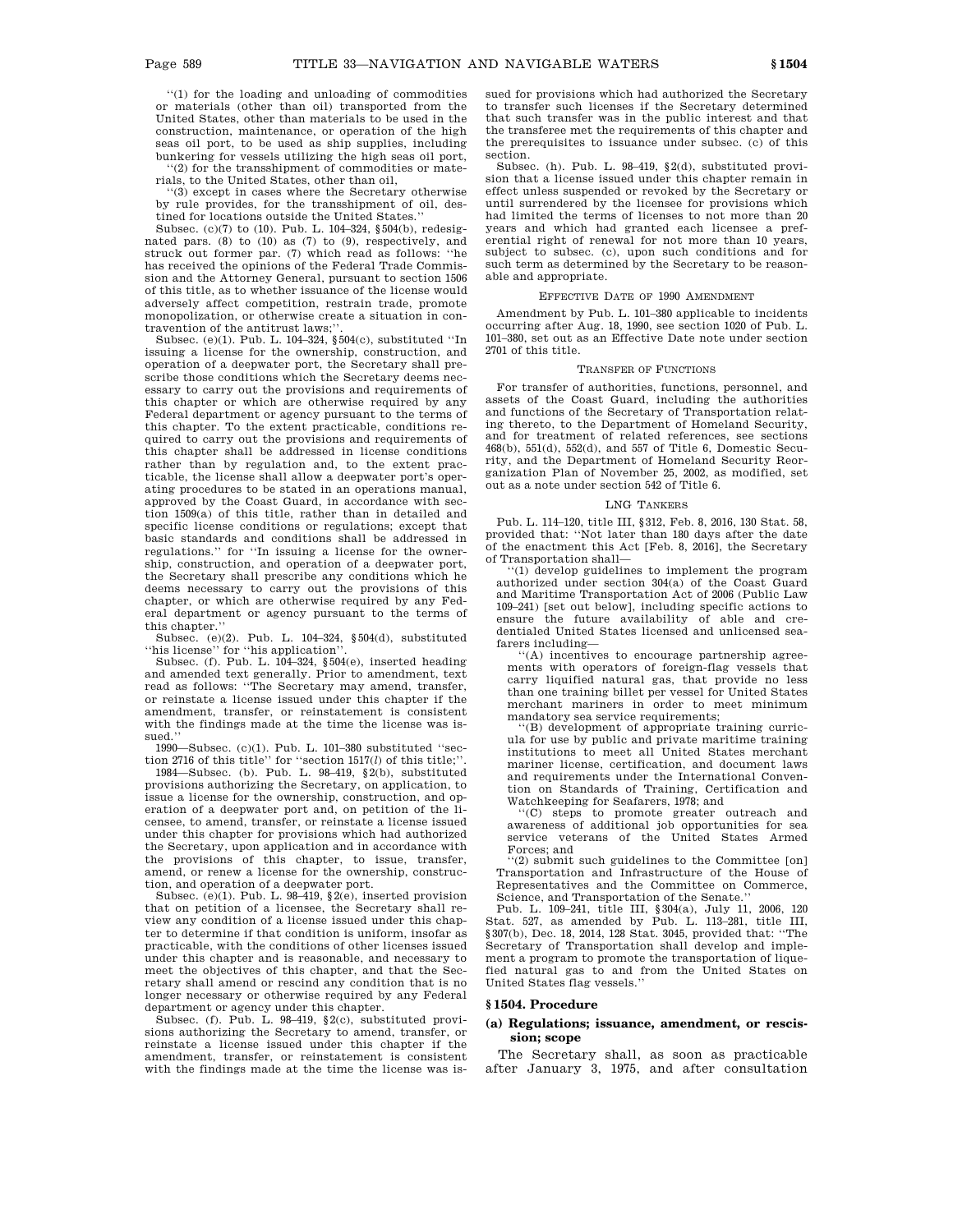with other Federal agencies, issue regulations to carry out the purposes and provisions of this chapter in accordance with the provisions of section 553 of title 5, without regard to subsection (a) thereof. Such regulations shall pertain to, but need not be limited to, application, issuance, transfer, renewal, suspension, and termination of licenses. Such regulations shall provide for full consultation and cooperation with all other interested Federal agencies and departments and with any potentially affected coastal State, and for consideration of the views of any interested members of the general public. The Secretary is further authorized, consistent with the purposes and provisions of this chapter, to amend or rescind any such regulation.

# **(b) Additional regulations; criteria for site evaluation and preconstruction testing**

The Secretary, in consultation with the Secretary of the Interior and the Administrator of the National Oceanic and Atmospheric Administration, shall, as soon as practicable after January 3, 1975, prescribe regulations relating to those activities involved in site evaluation and preconstruction testing at potential deepwater port locations that may (1) adversely affect the environment; (2) interfere with authorized uses of the Outer Continental Shelf; or (3) pose a threat to human health and welfare. Such activity may thenceforth not be undertaken except in accordance with regulations prescribed pursuant to this subsection. Such regulations shall be consistent with the purposes of this chapter.

## **(c) Plans; submittal to Secretary of Transportation; publication in Federal Register; application contents; exemption**

(1) Any person making an application under this chapter shall submit detailed plans to the Secretary. Within 21 days after the receipt of an application, the Secretary shall determine whether the application appears to contain all of the information required by paragraph (2) hereof. If the Secretary determines that such information appears to be contained in the application, the Secretary shall, no later than 5 days after making such a determination, publish notice of the application and a summary of the plans in the Federal Register. If the Secretary determines that all of the required information does not appear to be contained in the application, the Secretary shall notify the applicant and take no further action with respect to the application until such deficiencies have been remedied.

(2) Each application shall include such financial, technical, and other information as the Secretary deems necessary or appropriate. Such information shall include, but need not be limited to—

(A) the name, address, citizenship, telephone number, and the ownership interest in the applicant, of each person having any ownership interest in the applicant of greater than 3 per centum;

(B) to the extent feasible, the name, address, citizenship, and telephone number of any person with whom the applicant has made, or proposes to make, a significant contract for the construction or operation of the deepwater port and a copy of any such contract;

(C) the name, address, citizenship, and telephone number of each affiliate of the applicant and of any person required to be disclosed pursuant to subparagraphs (A) or (B) of this paragraph, together with a description of the manner in which such affiliate is associated with the applicant or any person required to be disclosed under subparagraph (A) or (B) of this paragraph;

(D) the proposed location and capacity of the deepwater port, including all components thereof;

(E) the type and design of all components of the deepwater port and any storage facilities associated with the deepwater port;

(F) with respect to construction in phases, a detailed description of each phase, including anticipated dates of completion for each of the specific components thereof;

(G) the location and capacity of existing and proposed storage facilities and pipelines which will store or transport oil transported through the deepwater port, to the extent known by the applicant or any person required to be disclosed pursuant to subparagraphs (A), (B), or (C) of this paragraph;

(H) with respect to any existing and proposed refineries which will receive oil transported through the deepwater port, the location and capacity of each such refinery and the anticipated volume of such oil to be refined by each such refinery, to the extent known by the applicant or any person required to be disclosed pursuant to subparagraphs (A), (B), or (C) of this paragraph;

(I) the financial and technical capabilities of the applicant to construct or operate the deepwater port;

(J) other qualifications of the applicant to hold a license under this chapter;

(K) the nation of registry for, and the nationality or citizenship of officers and crew serving on board, vessels transporting natural gas that are reasonably anticipated to be servicing the deepwater port;

(L) a description of procedures to be used in constructing, operating, and maintaining the deepwater port, including systems of oil spill prevention, containment, and cleanup; and

(M) such other information as may be required by the Secretary to determine the environmental impact of the proposed deepwater port.

(3) Upon written request of any person subject to this subsection, the Secretary may make a determination in writing to exempt such person from any of the informational filing provisions enumerated in this subsection or the regulations implementing this section if the Secretary determines that such information is not necessary to facilitate the Secretary's determinations under section 1503 of this title and that such exemption will not limit public review and evaluation of the deepwater port project.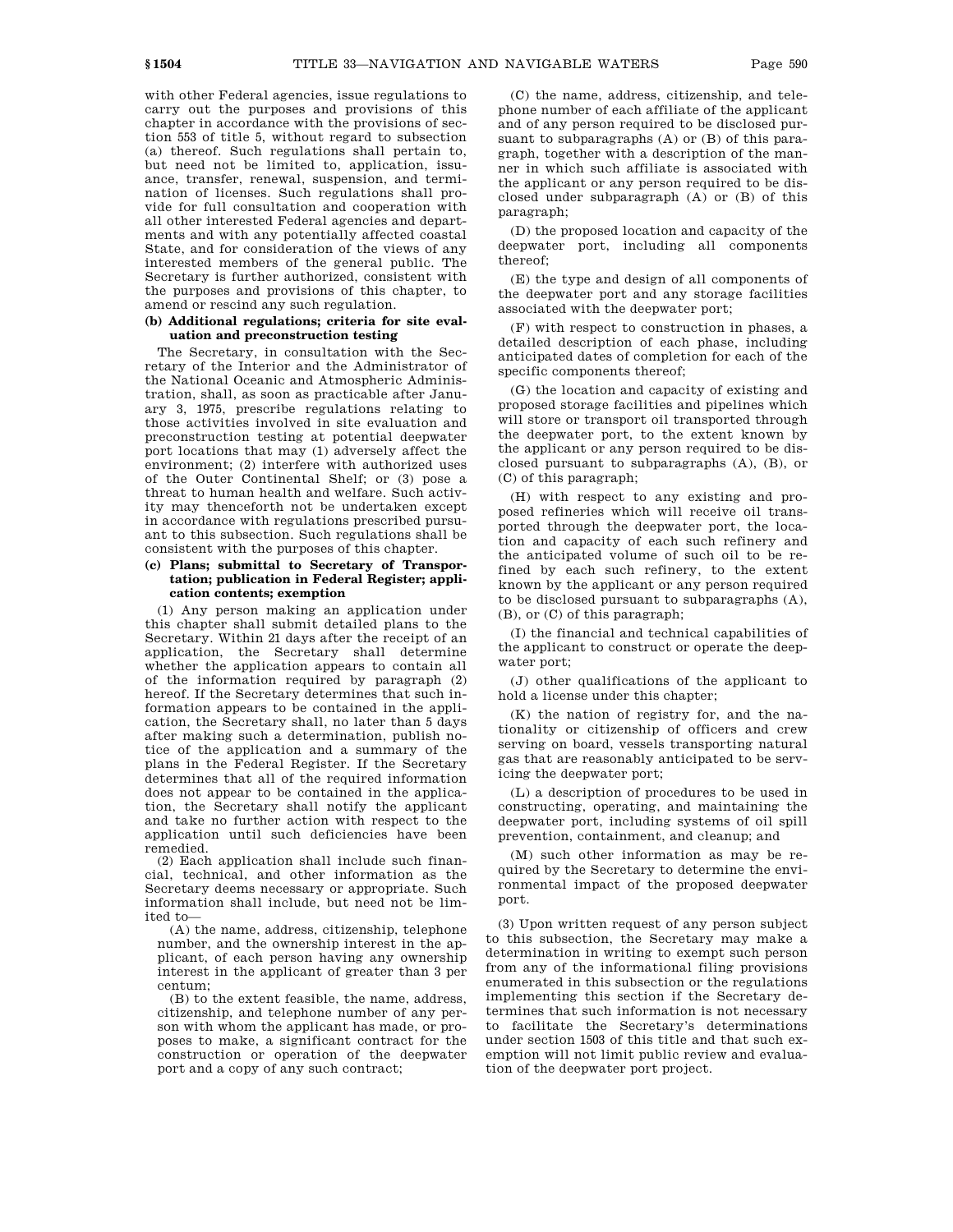**(d) Application area; publication in Federal Register; ''application area'' defined; submission of other applications; notice of intent and submission of completed applications; denial of pending application prior to consideration of other untimely applications**

(1) At the time notice of an application is published pursuant to subsection (c) of this section, the Secretary shall publish a description in the Federal Register of an application area encompassing the deepwater port site proposed by such application and within which construction of the proposed deepwater port would eliminate, at the time such application was submitted, the need for any other deepwater port within that application area.

(2) As used in this section, ''application area'' means any reasonable geographical area within which a deepwater port may be constructed and operated. Such application area shall not exceed a circular zone, the center of which is the principal point of loading and unloading at the port, and the radius of which is the distance from such point to the high water mark of the nearest adjacent coastal State.

(3) The Secretary shall accompany such publication with a call for submission of any other applications for licenses for the ownership, construction, and operation of a deepwater port within the designated application area. Persons intending to file applications for such license shall submit a notice of intent to file an application with the Secretary not later than 60 days after the publication of notice pursuant to subsection (c) of this section and shall submit the completed application no later than 90 days after publication of such notice. The Secretary shall publish notice of any such application received in accordance with subsection (c) of this section. No application for a license for the ownership, construction, and operation of a deepwater port within the designated application area for which a notice of intent to file was received after such 60-day period, or which is received after such 90-day period has elapsed, shall be considered until the application pending with respect to such application area have been denied pursuant to this chapter.

(4) This subsection shall not apply to deepwater ports for natural gas.

**(e) Recommendations to Secretary of Transportation; application for all Federal authorizations; copies of application to Federal agencies and departments with jurisdiction; recommendation of approval or disapproval and of manner of amendment to comply with laws or regulations**

(1) Not later than 30 days after January 3, 1975, the Secretary of the Interior, the Administrator of the Environmental Protection Agency, the Chief of Engineers of the United States Army Corps of Engineers, the Administrator of the National Oceanic and Atmospheric Administration, and the heads of any other Federal department or agencies having expertise concerning, or jurisdiction over, any aspect of the construction or operation of deepwater ports shall transmit to the Secretary written comments as to their expertise or statutory responsibilities pursuant to this chapter or any other Federal law.

(2) An application filed with the Secretary shall constitute an application for all Federal authorizations required for ownership, construction, and operation of a deepwater port. At the time notice of any application is published pursuant to subsection (c) of this section, the Secretary shall forward a copy of such application to those Federal agencies and departments with jurisdiction over any aspect of such ownership, construction, or operation for comment, review, or recommendation as to conditions and for such other action as may be required by law. Each agency or department involved shall review the application and, based upon legal considerations within its area of responsibility, recommend to the Secretary, the approval or disapproval of the application not later than 45 days after the last public hearing on a proposed license for a designated application area. In any case in which the agency or department recommends disapproval, it shall set forth in detail the manner in which the application does not comply with any law or regulation within its area of responsibility and shall notify the Secretary how the application may be amended so as to bring it into compliance with the law or regulation involved.

### **(f) NEPA compliance**

For all applications, the Secretary, in cooperation with other involved Federal agencies and departments, shall comply with the National Environmental Policy Act of 1969 (42 U.S.C. 4332) [42 U.S.C. 4321 et seq.]. Such compliance shall fulfill the requirement of all Federal agencies in carrying out their responsibilities under the National Environmental Policy Act of 1969 pursuant to this chapter.

# **(g) Public notice and hearings; evidentiary hearing in District of Columbia; decision of Secretary based on evidentiary record; consolidation of hearings**

A license may be issued only after public notice and public hearings in accordance with this subsection. At least one such public hearing shall be held in each adjacent coastal State. Any interested person may present relevant material at any hearing. After hearings in each adjacent coastal State are concluded if the Secretary determines that there exists one or more specific and material factual issues which may be resolved by a formal evidentiary hearing, at least one adjudicatory hearing shall be held in accordance with the provisions of section 554 of title 5 in the District of Columbia. The record developed in any such adjudicatory hearing shall be basis for the Secretary's decision to approve or deny a license. Hearings held pursuant to this subsection shall be consolidated insofar as practicable with hearings held by other agencies. All public hearings on all applications for any designated application area shall be consolidated and shall be concluded not later than 240 days after notice of the initial application has been published pursuant to subsection (c) of this section.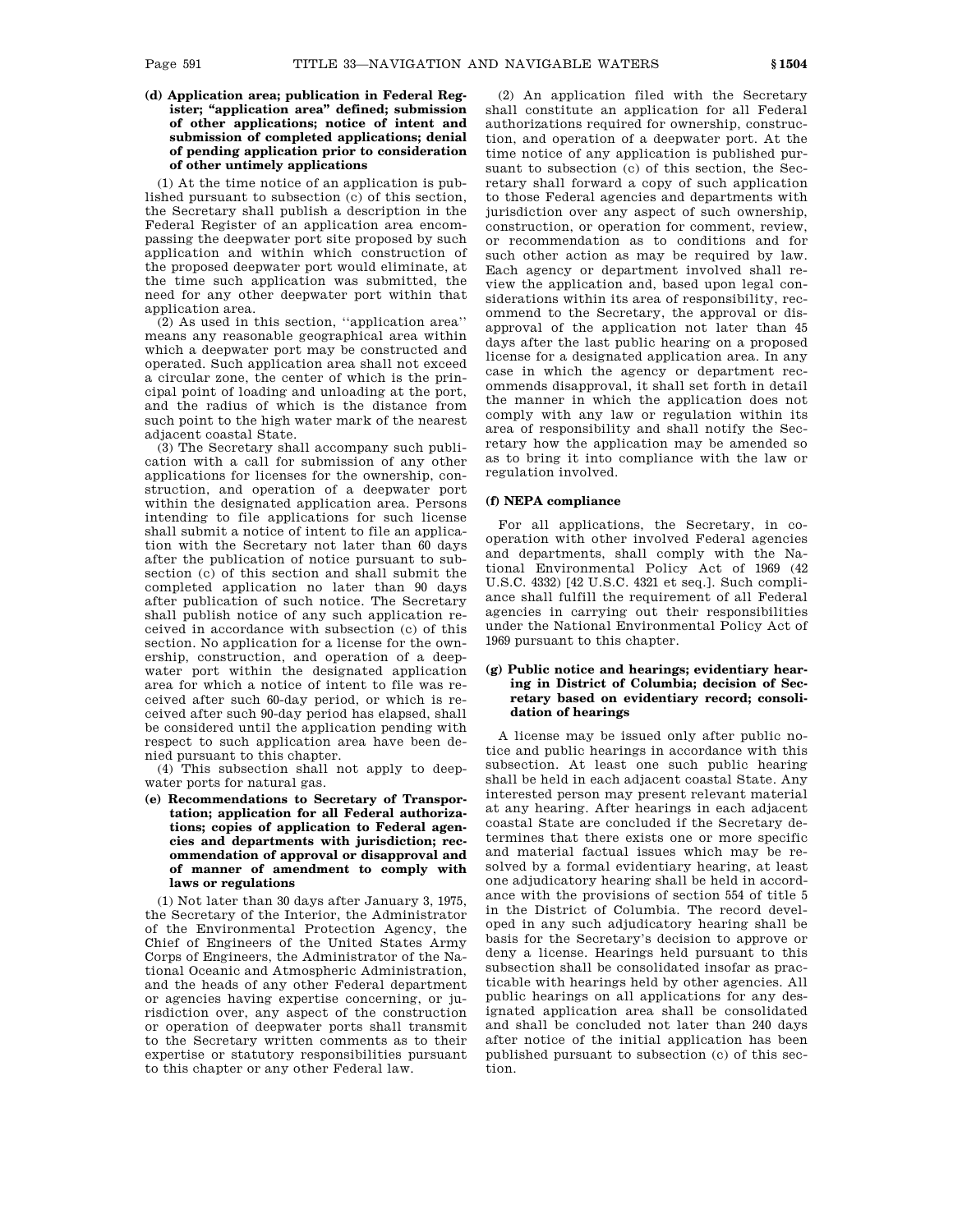# **(h) Nonrefundable application fee; processing costs; State fees; ''land-based facilities directly related to a deepwater port facility'' defined; fair market rental value, advance payment**

(1) Each person applying for a license pursuant to this chapter shall remit to the Secretary at the time the application is filed a nonrefundable application fee established by regulation by the Secretary. In addition, an applicant shall also reimburse the United States and the appropriate adjacent coastal State for any additional costs incurred in processing an application.

(2) Notwithstanding any other provision of this chapter, and unless prohibited by law, an adjacent coastal State may fix reasonable fees for the use of a deepwater port facility, and such State and any other State in which land-based facilities directly related to a deepwater port facility are located may set reasonable fees for the use of such land-based facilities. Fees may be fixed under authority of this paragraph as compensation for any economic cost attributable to the construction and operation of such deepwater port and such land-based facilities, which cannot be recovered under other authority of such State or political subdivision thereof, including, but not limited to, ad valorem taxes, and for environmental and administrative costs attributable to the construction and operation of such deepwater port and such land-based facilities. Fees under this paragraph shall not exceed such economic, environmental, and administrative costs of such State. Such fees shall be subject to the approval of the Secretary. As used in this paragraph, the term ''land-based facilities directly related to a deepwater port facility'' means the onshore tank farm and pipelines connecting such tank farm to the deepwater port facility.

(3) A licensee shall pay annually in advance the fair market rental value (as determined by the Secretary of the Interior) of the subsoil and seabed of the Outer Continental Shelf of the United States to be utilized by the deepwater port, including the fair market rental value of the right-of-way necessary for the pipeline segment of the port located on such subsoil and seabed.

### **(i) Application approval; period for determination; priorities; criteria for determination of application best serving national interest**

(1) The Secretary shall approve or deny any application for a designated application area submitted pursuant to this chapter not later than 90 days after the last public hearing on a proposed license for that area.

(2) In the event more than one application is submitted for an application area, the Secretary, unless one of the proposed deepwater ports clearly best serves the national interest, shall issue a license according to the following order of priorities:

(A) to an adjacent coastal State (or combination of States), any political subdivision thereof, or agency or instrumentality, including a wholly owned corporation of any such government;

(B) to a person who is neither (i) engaged in producing, refining, or marketing oil, nor (ii) an affiliate of any person who is engaged in producing, refining, or marketing oil or an affiliate of any such affiliate;

(C) to any other person.

(3) In determining whether any one proposed deepwater port clearly best serves the national interest, the Secretary shall consider the following factors:

(A) the degree to which the proposed deepwater ports affect the environment, as determined under criteria established pursuant to section 1505 of this title;

(B) any significant differences between anticipated completion dates for the proposed deepwater ports; and

(C) any differences in costs of construction and operation of the proposed deepwater ports, to the extent that such differential may significantly affect the ultimate cost of oil to the consumer.

(4) The Secretary shall approve or deny any application for a deepwater port for natural gas submitted pursuant to this chapter not later than 90 days after the last public hearing on a proposed license. Paragraphs (1), (2), and (3) of this subsection shall not apply to an application for a deepwater port for natural gas.

(Pub. L. 93–627, §5, Jan. 3, 1975, 88 Stat. 2131; Pub. L. 98–419, §2(f), Sept. 25, 1984, 98 Stat. 1607; Pub. L. 104–324, title V, §505, Oct. 19, 1996, 110 Stat. 3927; Pub. L. 107–295, title I, §106(c), (f), (g), Nov. 25, 2002, 116 Stat. 2086–2088; Pub. L. 109–241, title III, §304(c)(1), July 11, 2006, 120 Stat. 527; Pub. L. 111–281, title IX, §903(d), Oct. 15, 2010, 124 Stat. 3011.)

### REFERENCES IN TEXT

The National Environmental Policy Act of 1969, referred to in subsec. (f), is Pub. L. 91–190, Jan. 1, 1970, 83 Stat. 852, as amended, which is classified generally to chapter 55 (§4321 et seq.) of Title 42, The Public Health and Welfare. For complete classification of this Act to the Code, see Short Title note set out under section 4321 of Title 42 and Tables.

#### **AMENDMENTS**

2010—Subsec. (c)(2)(K). Pub. L. 111–281 realigned margin.

2006—Subsec. (c)(2)(K) to (M). Pub. L. 109–241 added subpar. (K) and redesignated former subpars. (K) and (L) as (L) and (M), respectively.

2002—Subsec. (d)(4). Pub. L. 107–295, §106(c)(1), added par. (4).

Subsec. (f). Pub. L. 107–295, §106(f), substituted ''NEPA compliance'' for ''Environmental impact statement for single application area; criteria'' in heading and amended text generally. Prior to amendment, text read as follows: ''For all timely applications covering a single application area, the Secretary, in cooperation with other involved Federal agencies and departments, shall, pursuant to section 4332(2)(C) of title 42, prepare a single, detailed environmental impact statement, which shall fulfill the requirement of all Federal agencies in carrying out their responsibilities pursuant to this chapter to prepare an environmental impact statement. In preparing such statement the Secretary shall consider the criteria established under section 1505 of this title.''

Subsec. (h)(2). Pub. L. 107–295, §106(g), inserted ''and unless prohibited by law,'' after ''Notwithstanding any other provision of this chapter,'

Subsec. (i)(4). Pub. L. 107–295, §106(c)(2), added par. (4). 1996—Subsec. (c)(3). Pub. L. 104–324 added par. (3).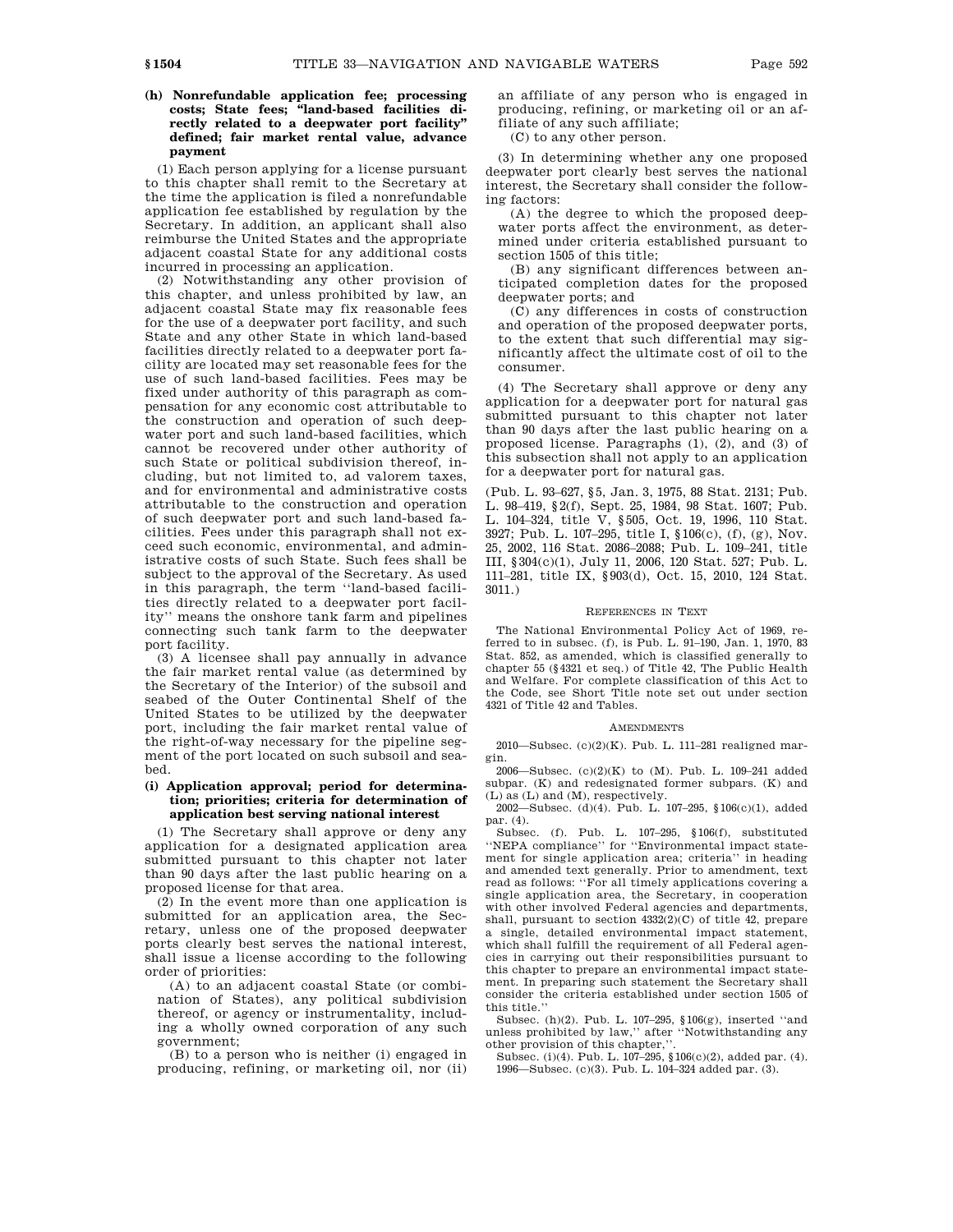1984—Subsec. (g). Pub. L. 98–419 substituted ''issued'' for ''issued, transferred, or renewed''.

## REGULATIONS

Pub. L. 107–295, title I, §106(e), Nov. 25, 2002, 116 Stat. 2087, provided that:

''(1) AGENCY AND DEPARTMENT EXPERTISE AND RESPON-SIBILITIES.—Not later than 30 days after the date of the enactment of this Act [Nov. 25, 2002], the heads of Federal departments or agencies having expertise concerning, or jurisdiction over, any aspect of the construction or operation of deepwater ports for natural gas shall transmit to the Secretary of Transportation written comments as to such expertise or statutory responsibilities pursuant to the Deepwater Port Act of 1974 (33 U.S.C. 1501 et seq.) or any other Federal law.

''(2) INTERIM FINAL RULE.—The Secretary may issue an interim final rule as a temporary regulation implementing this section [amending this section and sections 1501 to 1503, 1507, and 1520 of this title] (including the amendments made by this section) as soon as practicable after the date of enactment of this section, without regard to the provisions of chapter 5 of title 5, United States Code.

''(3) FINAL RULES.—As soon as practicable after the date of the enactment of this Act, the Secretary of Transportation shall issue additional final rules that, in the discretion of the Secretary, are determined to be necessary under the Deepwater Port Act of 1974 (33 U.S.C. 1501 et seq.) for the application and issuance of licenses for a deepwater port for natural gas.''

### INFORMATION TO BE PROVIDED

Pub. L. 109–241, title III, §304(c)(2), July 11, 2006, 120 Stat. 527, provided that: ''When the Coast Guard is operating as a contributing agency in the Federal Energy Regulatory Commission's shoreside licensing process for a liquefied natural gas or liquefied petroleum gas terminal located on shore or within State seaward boundaries, the Coast Guard shall provide to the Commission the information described in section  $5(c)(2)(K)$ the Deepwater Port Act of 1974 (33 U.S.C.  $1504(c)(2)(K)$  with respect to vessels reasonably anticipated to be servicing that port.''

#### **§ 1505. Environmental review criteria**

### **(a) Establishment; evaluation of proposed deepwater ports**

The Secretary, in accordance with the recommendations of the Administrator of the Environmental Protection Agency and the Administrator of the National Oceanic and Atmospheric Administration and after consultation with any other Federal departments and agencies having jurisdiction over any aspect of the construction or operation of a deepwater port, shall establish, as soon as practicable after January 3, 1975, environmental review criteria consistent with the National Environmental Policy Act [42 U.S.C. 4321 et seq.]. Such criteria shall be used to evaluate a deepwater port as proposed in an application, including—

(1) the effect on the marine environment;

(2) the effect on oceanographic currents and wave patterns;

(3) the effect on alternate uses of the oceans and navigable waters, such as scientific study, fishing, and exploitation of other living and nonliving resources;

(4) the potential dangers to a deepwater port from waves, winds, weather, and geological conditions, and the steps which can be taken to protect against or minimize such dangers;

(5) effects of land-based developments related to deepwater port development;

(6) the effect on human health and welfare; and

(7) such other considerations as the Secretary deems necessary or appropriate.

# **(b) Review and revision**

The Secretary shall periodically review and, whenever necessary, revise in the same manner as originally developed, criteria established pursuant to subsection (a) of this section.

### **(c) Concurrent development of criteria and regulations**

Criteria established pursuant to this section shall be developed concurrently with the regulations in subsection (a) of section 1504 of this title and in accordance with the provisions of that subsection.

## (Pub. L. 93–627, §6, Jan. 3, 1975, 88 Stat. 2135.)

### REFERENCES IN TEXT

The National Environmental Policy Act, referred to in subsec. (a), is Pub. L. 91–190, §2, Jan. 1970, 83 Stat. 852, as amended, which is classified generally to chapter 55 (§4321 et seq.) of Title 42, The Public Health and Welfare. For complete classification of this Act to the Code, see Short Title note set out under section 4321 of Title 42 and Tables.

### **§ 1506. Repealed. Pub. L. 104–324, title V, § 506, Oct. 19, 1996, 110 Stat. 3927**

Section, Pub. L. 93–627, §7, Jan. 3, 1975, 88 Stat. 2135; Pub. L. 98–419, §2(g), (h), Sept. 25, 1984, 98 Stat. 1607, provided for antitrust review by Attorney General and Federal Trade Commission prior to issuance of license for ownership, construction, and operation of deepwater port.

### **§ 1507. Common carrier status**

### **(a) Status of deepwater ports and storage facilities**

A deepwater port and a storage facility serviced directly by that deepwater port shall operate as a common carrier under applicable provisions of part I of the Interstate Commerce Act and subtitle IV of title 49, and shall accept, transport, or convey without discrimination all oil delivered to the deepwater port with respect to which its license is issued, except as provided by subsection (b) of this section.

## **(b) Discrimination prohibition; exceptions**

A licensee is not discriminating under this section and is not subject to common carrier regulations under subsection (a) of this section when that licensee—

(1) is subject to effective competition for the transportation of oil from alternative transportation systems; and

(2) sets its rates, fees, charges, and conditions of service on the basis of competition, giving consideration to other relevant business factors such as the market value of services provided, licensee's cost of operation, and the licensee's investment in the deepwater port and a storage facility, and components thereof, serviced directly by that deepwater port.

### **(c) Enforcement, suspension, or termination proceedings**

When the Secretary has reason to believe that a licensee is not in compliance with this section,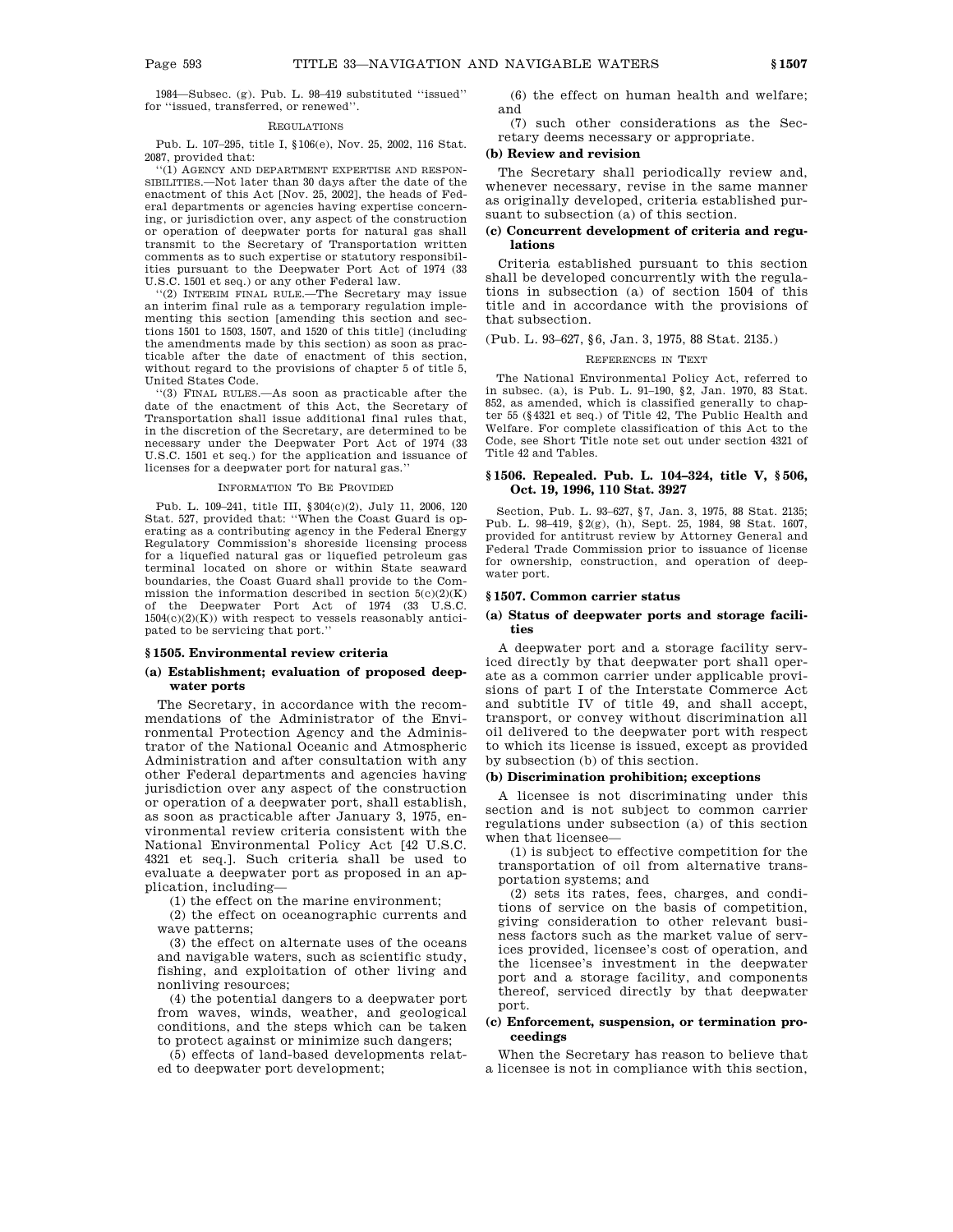the Secretary shall commence an appropriate proceeding before the Federal Energy Regulatory Commission or request the Attorney General to take appropriate steps to enforce compliance with this section and, when appropriate, to secure the imposition of appropriate sanctions. In addition, the Secretary may suspend or revoke the license of a licensee not complying with its obligations under this section.

# **(d) Managed access**

Subsections (a) and (b) shall not apply to deepwater ports for natural gas. A licensee of a deepwater port for natural gas, or an affiliate thereof, may exclusively utilize the entire capacity of the deepwater port and storage facilities for the acceptance, transport, storage, regasification, or conveyance of natural gas produced, processed, marketed, or otherwise obtained by agreement by such licensee or its affiliates. The licensee may make unused capacity of the deepwater port and storage facilities available to other persons, pursuant to reasonable terms and conditions imposed by the licensee, if such use does not otherwise interfere in any way with the acceptance, transport, storage, regasification, or conveyance of natural gas produced, processed, marketed, or otherwise obtained by agreement by such licensee or its affiliates.

## **(e) Jurisdiction**

Notwithstanding any provision of the Natural Gas Act (15 U.S.C. 717 et seq.), any regulation or rule issued thereunder, or section 1518 of this title as it pertains to such Act, this chapter shall apply with respect to the licensing, siting, construction, or operation of a deepwater natural gas port or the acceptance, transport, storage, regasification, or conveyance of natural gas at or through a deepwater port, to the exclusion of the Natural Gas Act or any regulation or rule issued thereunder.

(Pub. L. 93–627, §8, Jan. 3, 1975, 88 Stat. 2136; Pub. L. 98–419, §3(a), Sept. 25, 1984, 98 Stat. 1608; Pub. L. 104–324, title V, §507, Oct. 19, 1996, 110 Stat. 3927; Pub. L. 107–295, title I, §106(d), Nov. 25, 2002, 116 Stat. 2087.)

#### REFERENCES IN TEXT

The Interstate Commerce Act, referred to in subsec. (a), is act Feb. 4, 1887, ch. 104, 24 Stat. 379, as amended. Part I of the Act, which was classified to chapter 1 (§1 et seq.) of former Title 49, Transportation, was repealed by Pub. L. 95-473, §4(b), Oct. 17, 1978, 92 Stat. 1467, the first section of which enacted subtitle IV (§10101 et seq.) of Title 49. For distribution of former sections of Title 49 into the revised Title 49, see Table at the beginning of Title 49.

The Natural Gas Act, referred to in subsec. (e), is act June 21, 1938, ch. 556, 52 Stat. 821, as amended, which is classified generally to chapter 15B (§717 et seq.) of Title 15, Commerce and Trade. For complete classification of this Act to the Code, see section 717w of Title 15 and Tables.

#### AMENDMENTS

2002—Subsecs. (d), (e). Pub. L. 107–295 added subsecs. (d) and (e).

1996—Subsec. (a). Pub. L. 104–324, §507(a), inserted ''and shall accept, transport, or convey without discrimination all oil delivered to the deepwater port with respect to which its license is issued,'' after ''subtitle

IV of title 49,''. Subsec. (b). Pub. L. 104–324, §507(b), substituted ''A licensee is not discriminating under this section and'' for ''A licensee under this chapter shall accept, transport, or convey without discrimination all oil delivered to the deepwater port with respect to which its license is issued. However, a licensee''.

1984—Subsec. (a). Pub. L. 98–419 substituted provision that a deepwater port and a storage facility serviced directly by that deepwater port shall operate as a common carrier under applicable provisions of part I of the Interstate Commerce Act and subtitle IV of title 49 except as provided by subsec. (b), for provision that such port and such facilities were subject to regulations as a common carrier in accordance with the Interstate Commerce Act, as amended, for purposes of chapter 39 of title 18 and former sections 1 to 27 of title 49.

Subsec. (b). Pub. L. 98–419 inserted provisions enumerating conditions under which a licensee is not subject to common carrier regulations under subsec. (a). Provisions dealing with enforcement, suspension, or termination proceedings, were redesignated as subsec. (c).

Subsec. (c). Pub. L. 98–419 redesignated a portion of provisions of subsec. (b) as subsec. (c), and in subsec. (c) as so redesignated substituted provisions authorizing the Secretary to commence proceedings before the Federal Energy Regulatory Commission, or to suspend or revoke licenses of noncomplying licensees, in the event of noncompliance with this section, for provisions which had authorized the Secretary to commence proceedings before the Interstate Commerce Commission or to suspend or terminate licenses of noncomplying licensees as provided in section 1511 of this title, in the event of noncompliance by a licensee with its obligations as a common carrier.

#### **§ 1508. Adjacent coastal States**

## **(a) Designation; direct pipeline connections; mileage; risk of damage to coastal environment, time for designation**

(1) The Secretary, in issuing notice of application pursuant to section 1504(c) of this title, shall designate as an ''adjacent coastal State'' any coastal State which (A) would be directly connected by pipeline to a deepwater port as proposed in an application, or  $(B)$  would be located within 15 miles of any such proposed deepwater port.

(2) The Secretary shall, upon request of a State, and after having received the recommendations of the Administrator of the National Oceanic and Atmospheric Administration, designate such State as an ''adjacent coastal State'' if he determines that there is a risk of damage to the coastal environment of such State equal to or greater than the risk posed to a State directly connected by pipeline to the proposed deepwater port. This paragraph shall apply only with respect to requests made by a State not later than the 14th day after the date of publication of notice of an application for a proposed deepwater port in the Federal Register in accordance with section 1504(c) of this title. The Secretary shall make the designation required by this paragraph not later than the 45th day after the date he receives such a request from a State.

### **(b) Applications; submittal to Governors for approval or disapproval; consistency of Federal licenses and State programs; views of other interested States**

(1) Not later than 10 days after the designation of adjacent coastal States pursuant to this chapter, the Secretary shall transmit a complete copy of the application to the Governor of each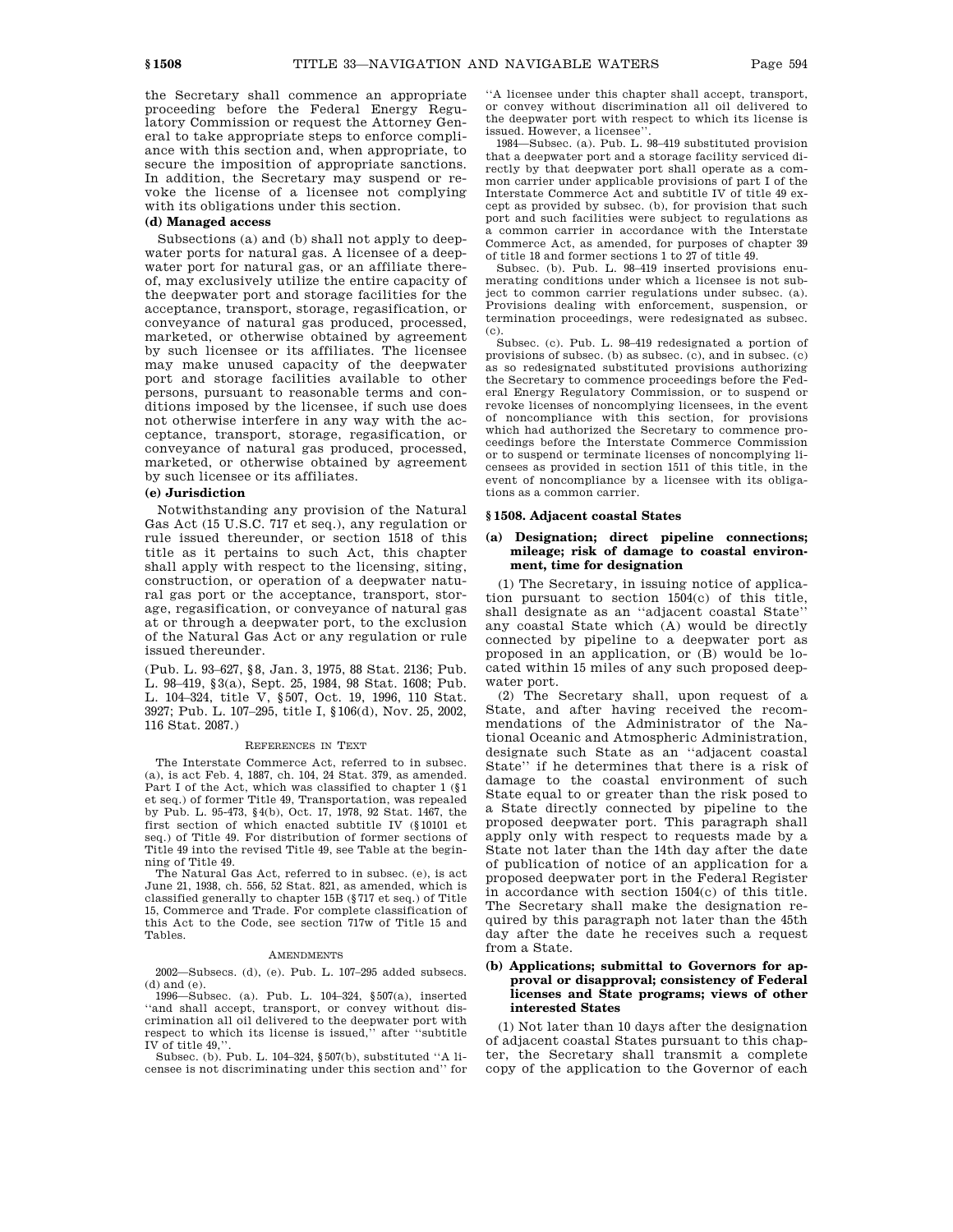adjacent coastal State. The Secretary shall not issue a license without the approval of the Governor of each adjacent coastal State. If the Governor fails to transmit his approval or disapproval to the Secretary not later than 45 days after the last public hearing on applications for a particular application area, such approval shall be conclusively presumed. If the Governor notifies the Secretary that an application, which would otherwise be approved pursuant to this paragraph, is inconsistent with State programs relating to environmental protection, land and water use, and coastal zone management, the Secretary shall condition the license granted so as to make it consistent with such State programs.

(2) Any other interested State shall have the opportunity to make its views known to, and shall be given full consideration by, the Secretary regarding the location, construction, and operation of a deepwater port.

# **(c) Reasonable progress toward development of coastal zone management program; planning grants**

The Secretary shall not issue a license unless the adjacent coastal State to which the deepwater port is to be directly connected by pipeline has developed, or is making, at the time the application is submitted, reasonable progress toward developing an approved coastal zone management program pursuant to the Coastal Zone Management Act of 1972 [16 U.S.C. 1451 et seq.] in the area to be directly and primarily impacted by land and water development in the coastal zone resulting from such deepwater port. For the purposes of this chapter, a State shall be considered to be making reasonable progress if it is receiving a planning grant pursuant to section 305 of the Coastal Zone Management Act [16 U.S.C. 1454].

### **(d) State agreements or compacts**

The consent of Congress is given to two or more coastal States to negotiate and enter into agreements or compacts, not in conflict with any law or treaty of the United States, (1) to apply for a license for the ownership, construction, and operation of a deepwater port or for the transfer of such license, and (2) to establish such agencies, joint or otherwise, as are deemed necessary or appropriate for implementing and carrying out the provisions of any such agreement or compact. Such agreement or compact shall be binding and obligatory upon any State or party thereto without further approval by Congress.

# (Pub. L. 93–627, §9, Jan. 3, 1975, 88 Stat. 2136.)

### REFERENCES IN TEXT

The Coastal Zone Management Act of 1972, referred to in subsec. (c), is title III of Pub. L. 89–454 as added by Pub. L. 92–583, Oct. 27, 1972, 86 Stat. 1280, as amended, which is classified generally to chapter 33 (§1451 et seq.) of Title 16, Conservation. For complete classification of this Act to the Code, see Short Title note set out under section 1451 of Title 16, and Tables.

### **§ 1509. Marine environmental protection and navigational safety**

### **(a) Regulations and procedures**

Subject to recognized principles of international law and the provision of adequate opportunities for public involvement, the Secretary shall prescribe and enforce procedures, either by regulation (for basic standards and conditions) or by the licensee's operations manual, with respect to rules governing vessel movement, loading and unloading procedures, designation and marking of anchorage areas, maintenance, law enforcement, and the equipment, training, and maintenance required (A) to prevent pollution of the marine environment, (B) to clean up any pollutants which may be discharged, and (C) to otherwise prevent or minimize any adverse impact from the construction and operation of such deepwater port.

### **(b) Safety of property and life; regulations**

The Secretary shall issue and enforce regulations with respect to lights and other warning devices, safety equipment, and other matters relating to the promotion of safety of life and property in any deepwater port and the waters adjacent thereto.

### **(c) Marking of components; payment of cost**

The Secretary shall mark, for the protection of navigation, any component of a deepwater port whenever the licensee fails to mark such component in accordance with applicable regulations. The licensee shall pay the cost of such marking.

# **(d) Safety zones; designation; construction period; permitted activities**

(1) Subject to recognized principles of international law and after consultation with the Secretary of the Interior, the Secretary of Commerce, the Secretary of State, and the Secretary of Defense, the Secretary shall designate a zone of appropriate size around and including any deepwater port for the purpose of navigational safety. In such zone, no installations, structures, or uses will be permitted that are incompatible with the operation of the deepwater port. The Secretary shall by regulation define permitted activities within such zone. The Secretary shall, not later than 30 days after publication of notice pursuant to section 1504(c) of this title, designate such safety zone with respect to any proposed deepwater port.

(2) In addition to any other regulations, the Secretary is authorized, in accordance with this subsection, to establish a safety zone to be effective during the period of construction of a deepwater port and to issue rules and regulations relating thereto.

(Pub. L. 93–627, §10, Jan. 3, 1975, 88 Stat. 2137; Pub. L. 104–324, title V, §508, Oct. 19, 1996, 110 Stat. 3927.)

#### **AMENDMENTS**

1996—Subsec. (a). Pub. L. 104–324, §507(a), inserted ''and the provision of adequate opportunities for public involvement'' after ''international law'' and substituted ''shall prescribe and enforce procedures, either by regulation (for basic standards and conditions) or by the licensee's operations manual, with respect to'' for ''shall prescribe by regulation and enforce procedures with respect to any deepwater port, including, but not limited to,''.

### **§ 1510. International agreements**

The Secretary of State, in consultation with the Secretary, shall seek effective international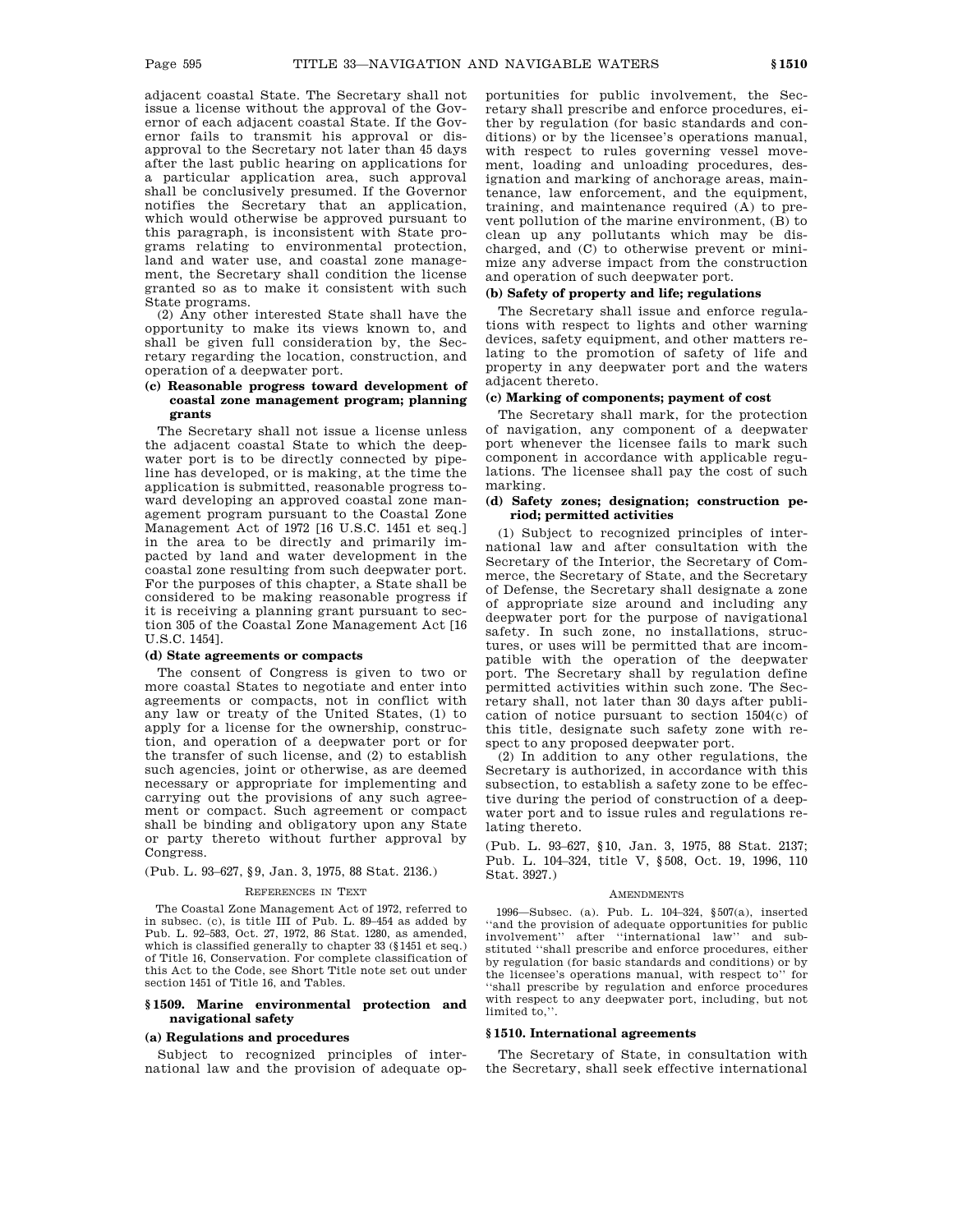action and cooperation in support of the policy and purposes of this chapter and may formulate, present, or support specific proposals in the United Nations and other competent international organizations for the development of appropriate international rules and regulations relative to the construction, ownership, and operation of deepwater ports, with particular regard for measures that assure protection of such facilities as well as the promotion of navigational safety in the vicinity thereof.

(Pub. L. 93–627, §11, Jan. 3, 1975, 88 Stat. 2138.)

### **§ 1511. Suspension or termination of licenses**

# **(a) Proceedings by Attorney General; venue; conditions subsequent**

Whenever a licensee fails to comply with any applicable provision of this chapter, or any applicable rule, regulation, restriction, or condition issued or imposed by the Secretary under the authority of this chapter, the Attorney General, at the request of the Secretary, may file an appropriate action in the United States district court nearest to the location of the proposed or actual deepwater port, as the case may be, or in the district in which the licensee resides or may be found, to—

(1) suspend the license; or

(2) if such failure is knowing and continues for a period of thirty days after the Secretary mails notification of such failure by registered letter to the licensee at his record post office address, revoke such license.

No proceeding under this subsection is necessary if the license, by its terms, provides for automatic suspension or termination upon the occurrence of a fixed or agreed upon condition, event, or time.

### **(b) Public health or safety; danger to environment; completion of proceedings**

If the Secretary determines that immediate suspension of the construction or operation of a deepwater port or any component thereof is necessary to protect public health or safety or to eliminate imminent and substantial danger to the environment, he shall order the licensee to cease or alter such construction or operation pending the completion of a judicial proceeding pursuant to subsection (a) of this section.

(Pub. L. 93–627, §12, Jan. 3, 1975, 88 Stat. 2138.)

#### **CODIFICATION**

In subsec. (a), ''chapter'' substituted for ''title'' to conform to other substitutions for ''Act'' and as reflecting intent of Congress manifest throughout Pub. L. 93–627 in the use of the term ''Act''.

### **§ 1512. Recordkeeping and inspection**

### **(a) Regulations; regulations under other provisions unaffected**

Each licensee shall establish and maintain such records, make such reports, and provide such information as the Secretary, after consultation with other interested Federal departments and agencies, shall by regulation prescribe to carry out the provision of this chapter. Such regulations shall not amend, contradict or duplicate regulations established pursuant to

part I of the Interstate Commerce Act or any other law. Each licensee shall submit such reports and shall make such records and information available as the Secretary may request.

# **(b) Access to deepwater ports in enforcement proceedings and execution of official duties; inspections and tests; notification of results**

All United States officials, including those officials responsible for the implementation and enforcement of United States laws applicable to a deepwater port, shall at all times be afforded reasonable access to a deepwater port licensed under this chapter for the purpose of enforcing laws under their jurisdiction or otherwise carrying out their responsibilities. Each such official may inspect, at reasonable times, records, files, papers, processes, controls, and facilities and may test any feature of a deep water port. Each inspection shall be conducted with reasonable promptness, and such licensee shall be notified of the results of such inspection.

### (Pub. L. 93–627, §13, Jan. 3, 1975, 88 Stat. 2139.)

#### REFERENCES IN TEXT

The Interstate Commerce Act, referred to in subsec. (a), is act Feb. 4, 1887, ch. 104, 24 Stat. 379, as amended. Part I of the Act, which was classified to chapter 1 (§1 et seq.) of former Title 49, Transportation, was repealed by Pub. L. 95-473, §4(b), Oct. 17, 1978, 92 Stat. 1467, the first section of which enacted subtitle IV (§10101 et seq.) of Title 49. For distribution of former sections of Title 49 into the revised Title 49, see Table at the beginning of Title 49.

### **§ 1513. Public access to information**

### **(a) Inspection of copies; reproduction costs; protected information**

Copies of any communication, document, report, or information transmitted between any official of the Federal Government and any person concerning a deepwater port (other than contracts referred to in section  $1504(c)(2)(B)$  of this title) shall be made available to the public for inspection, and shall be available for the purpose of reproduction at a reasonable cost, to the public upon identifiable request, unless such information may not be publicly released under the terms of subsection (b) of this section. Except as provided in subsection (b) of this section, nothing contained in this section shall be construed to require the release of any information of the kind described in subsection (b) of section 552 of title 5 or which is otherwise protected by law from disclosure to the public.

## **(b) Information disclosure prohibition; confidentiality of certain disclosures**

The Secretary shall not disclose information obtained by him under this chapter that concerns or relates to a trade secret, referred to in section 1905 of title 18, or to a contract referred to in section  $1504(c)(2)(B)$  of this title, except that such information may be disclosed, in a manner which is designed to maintain confidentiality—

(1) to other Federal and adjacent coastal State government departments and agencies for official use, upon request;

(2) to any committee of Congress having jurisdiction over the subject matter to which the information relates, upon request;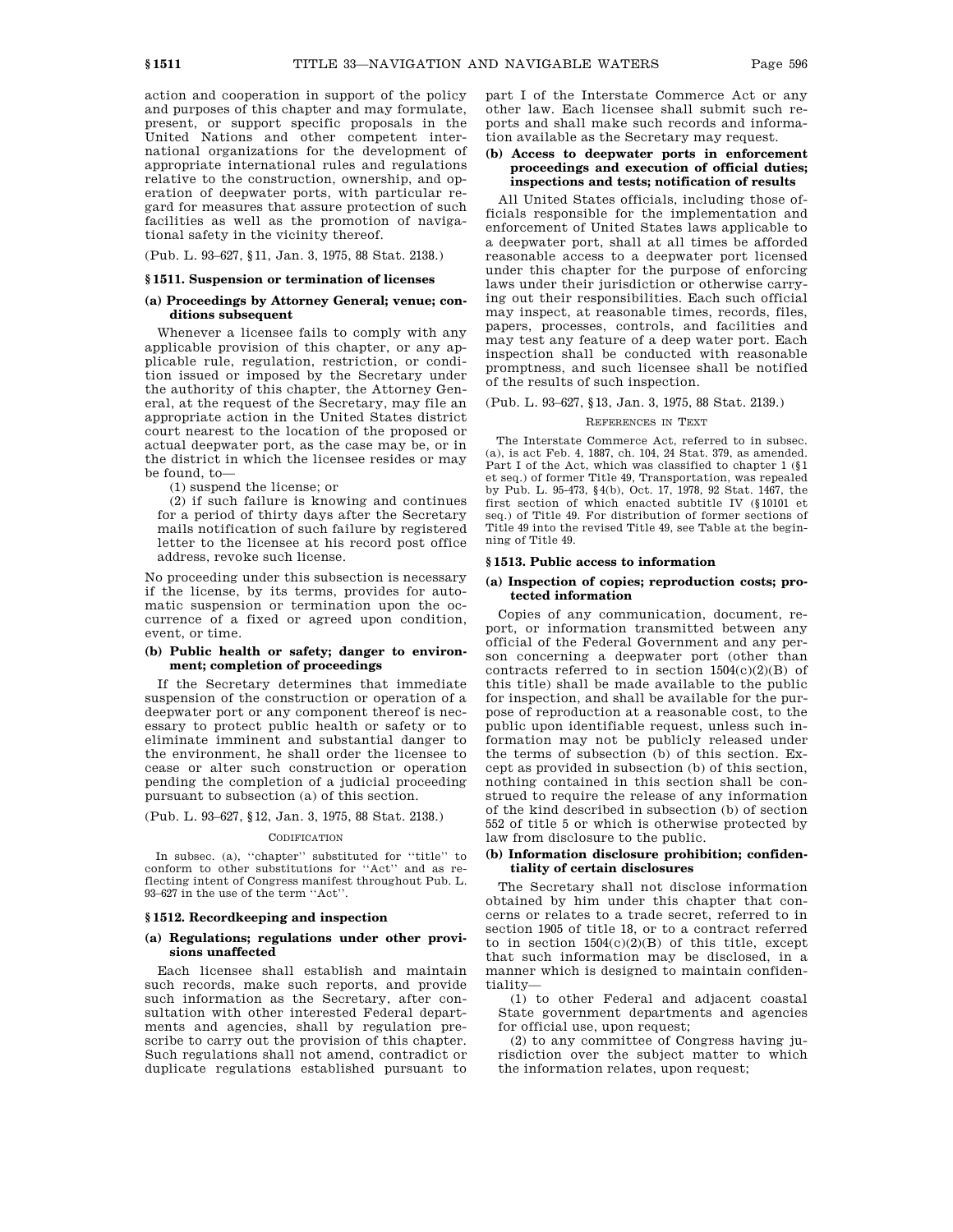(3) to any person in any judicial proceeding, under a court order formulated to preserve such confidentiality without impairing the proceedings; and

(4) to the public in order to protect health and safety, after notice and opportunity for comment in writing or for discussion in closed session within fifteen days by the party to which the information pertains (if the delay resulting from such notice and opportunity for comment would not be detrimental to the public health and safety).

(Pub. L. 93–627, §14, Jan. 3, 1975, 88 Stat. 2139.)

### **§ 1514. Remedies**

# **(a) Criminal penalties**

Any person who willfully violates any provision of this chapter or any rule, order, or regulation issued pursuant thereto commits a class A misdemeanor for each day of violation.

### **(b) Orders of compliance; Attorney General's civil action; jurisdiction and venue**

(1) Whenever on the basis of any information available to him the Secretary finds that any person is in violation of any provision of this chapter or any rule, regulation, order, license, or condition thereof, or other requirements under this chapter, he shall issue an order requiring such person to comply with such provision or requirement, or he shall bring a civil action in accordance with paragraph (3) of this subsection.

(2) Any order issued under this subsection shall state with reasonable specificity the nature of the violation and a time for compliance, not to exceed thirty days, which the Secretary determines is reasonable, taking into account the seriousness of the violation and any good faith efforts to comply with applicable requirements.

(3) Upon a request by the Secretary, the Attorney General shall commence a civil action for appropriate relief, including a permanent or temporary injunction or a civil penalty not to exceed \$25,000 per day of such violation, for any violation for which the Secretary is authorized to issue a compliance order under paragraph (1) of this subsection. Any action under this subsection may be brought in the district court of the United States for the district in which the defendant is located or resides, or is doing business, and such court shall have jurisdiction to restrain such violation, require compliance, or impose such penalty.

# **(c) Attorney General's action for equitable relief; scope of relief**

Upon a request by the Secretary, the Attorney General shall bring an action in an appropriate district court of the United States for equitable relief to redress a violation by any person of any provision of this chapter, any regulation under this chapter, or any license condition. The district courts of the United States shall have jurisdiction to grant such relief as is necessary or appropriate, including mandatory or prohibitive injunctive relief, interim equitable relief, compensatory damages, and punitive damages.

# **(d) Vessels; liability in rem; exempt vessels; consent or privy of owners or bareboat charterers**

Any vessel, except a public vessel engaged in noncommercial activities, used in a violation of this chapter or of any rule or regulation issued pursuant to this chapter, shall be liable in rem for any civil penalty assessed or criminal fine imposed and may be proceeded against in any district court of the United States having jurisdiction thereof; but no vessel shall be liable unless it shall appear that one or more of the owners, or bareboat charterers, was at the time of the violation, a consenting party or privy to such violation.

(Pub. L. 93–627, §15, Jan. 3, 1975, 88 Stat. 2140; Pub. L. 101–380, title IV, §4302(m), Aug. 18, 1990, 104 Stat. 539.)

### **AMENDMENTS**

1990—Subsec. (a). Pub. L. 101–380 substituted ''commits a class A misdemeanor for each day of violation'' for ''shall on conviction be fined not more than \$25,000 for each day of violation or imprisoned for not more than 1 year, or both''.

#### EFFECTIVE DATE OF 1990 AMENDMENT

Amendment by Pub. L. 101–380 applicable to incidents occurring after Aug. 18, 1990, see section 1020 of Pub. L. 101–380, set out as an Effective Date note under section 2701 of this title.

#### DEPOSIT OF CERTAIN PENALTIES INTO OIL SPILL LIABILITY TRUST FUND

Penalties paid pursuant to this chapter and sections 1319(c) and 1321 of this title to be deposited in the Oil Spill Liability Trust Fund created under section 9509 of Title 26, Internal Revenue Code, see section 4304 of Pub. L. 101–380, set out as a note under section 9509 of Title 26.

# **§ 1515. Citizen civil action**

### **(a) Equitable relief; case or controversy; district court jurisdiction**

Except as provided in subsection (b) of this section, any person may commence a civil action for equitable relief on his own behalf, whenever such action constitutes a case or controversy—

(1) against any person (including (A) the United States, and (B) any other governmental instrumentality or agency to the extent permitted by the eleventh amendment to the Constitution) who is alleged to be in violation of any provision of this chapter or any condition of a license issued pursuant to this chapter; or

 $(2)$  against the Secretary where there is alleged a failure of the Secretary to perform any act or duty under this chapter which is not discretionary with the Secretary. Any action brought against the Secretary under this paragraph shall be brought in the district court for the District of Columbia or the district of the appropriate adjacent coastal State.

In suits brought under this chapter, the district court shall have jurisdiction, without regard to the amount in controversy or the citizenship of the parties, to enforce any provision of this chapter or any condition of a license issued pursuant to this chapter, or to order the Secretary to perform such act or duty, as the case may be.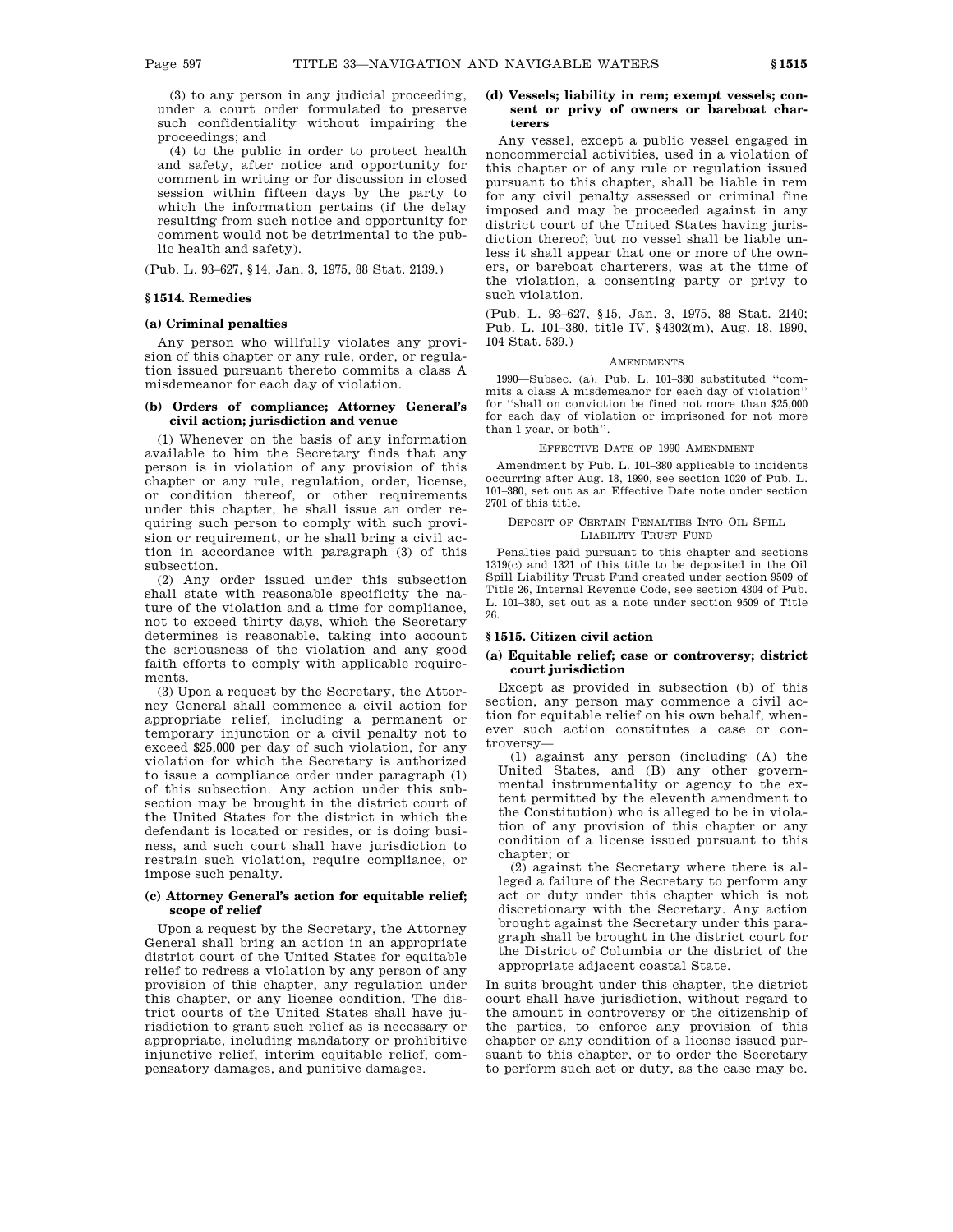# **(b) Notice; intervention of right by person**

No civil action may be commenced—

(1) under subsection  $(a)(1)$  of this section— (A) prior to 60 days after the plaintiff has given notice of the violation (i) to the Secretary and (ii) to any alleged violator; or

(B) if the Secretary or the Attorney General has commenced and is diligently prosecuting a civil or criminal action with respect to such matters in a court of the United States, but in any such action any person may intervene as a matter of right; or

(2) under subsection (a)(2) of this section prior to 60 days after the plaintiff has given notice of such action to the Secretary.

Notice under this subsection shall be given in such a manner as the Secretary shall prescribe by regulation.

### **(c) Intervention of right by Secretary or Attorney General**

In any action under this section, the Secretary or the Attorney General, if not a party, may intervene as a matter of right.

# **(d) Costs of litigation; attorney and witness fees**

The Court, in issuing any final order in any action brought pursuant to subsection (a) of this section, may award costs of litigation (including reasonable attorney and expert witness fees) to any party whenever the court determines that such an award is appropriate.

# **(e) Statutory or common law rights unaffected**

Nothing in this section shall restrict any right which any person (or class of persons) may have under any statute or common law to seek enforcement or to seek any other relief.

(Pub. L. 93–627, §16, Jan. 3, 1975, 88 Stat. 2140.)

## **§ 1516. Judicial review; persons aggrieved; jurisdiction of courts of appeal**

Any person suffering legal wrong, or who is adversely affected or aggrieved by the Secretary's decision to issue, transfer, modify, renew, suspend, or revoke a license may, not later than 60 days after any such decision is made, seek judicial review of such decision in the United States Court of Appeals for the circuit within which the nearest adjacent coastal State is located. A person shall be deemed to be aggrieved by the Secretary's decision within the meaning of this chapter if he—

(A) has participated in the administrative proceedings before the Secretary (or if he did not so participate, he can show that his failure to do so was caused by the Secretary's failure to provide the required notice); and

(B) is adversely affected by the Secretary's action.

(Pub. L. 93–627, §17, Jan. 3, 1975, 88 Stat. 2141.)

### **§ 1517. Repealed. Pub. L. 101–380, title II, § 2003(a)(2), Aug. 18, 1990, 104 Stat. 507**

Section, Pub. L. 93–627, §18, Jan. 3, 1975, 88 Stat. 2141; Pub. L. 98–419, §4(a), Sept. 25, 1984, 98 Stat. 1608, set penalties for discharge of oil into marine environment and provided for creation and maintenance of a Deepwater Port Liability Fund.

### DEEPWATER PORT LIABILITY FUND

Amounts remaining in Deepwater Port Liability Fund established under former subsec. (f) of this section to be deposited in Oil Spill Liability Trust Fund established under section 9509 of Title 26, Internal Revenue Code, with that Fund to assume all liability incurred by the Deepwater Port Liability Fund, see section 2003(b) of Pub. L. 101–380, set out as a note under section 9509 of Title 26.

#### EFFECTIVE DATE OF REPEAL

Repeal applicable to incidents occurring after Aug. 18, 1990, see section 1020 of Pub. L. 101–380, set out as an Effective Date note under section 2701 of this title.

### **§ 1517a. Omitted**

#### **CODIFICATION**

Section, Pub. L. 101–164, title I, Nov. 21, 1989, 103 Stat. 1073, which authorized Secretary of Transportation to issue, and Secretary of the Treasury to purchase, notes or other obligations to meet obligations of Deepwater Port Liability Fund, applied to fiscal year ending Sept. 30, 1990, and was not repeated in subsequent appropriation acts.

Similar provisions were contained in the following prior appropriation acts:

Pub. L. 100–457, title I, Sept. 30, 1988, 102 Stat. 2128.

Pub. L. 100–202, §101(*l*) [title I], Dec. 22, 1987, 101 Stat. 1329–358, 1329–361.

Pub. L. 99–500, §101(*l*) [H.R. 5205, title I], Oct. 18, 1986, 100 Stat. 1783–308, and Pub. L. 99–591, §101(*l*) [H.R. 5205, title I], Oct. 30, 1986, 100 Stat. 3341–308.

Pub. L. 99–190, §101(e) [title I], Dec. 19, 1985, 99 Stat. 1267, 1270.

Pub. L. 98–473, title I, §101(i) [title I], Oct. 12, 1984, 98 Stat. 1944, 1947.

Pub. L. 98–78, title I, Aug. 15, 1983, 97 Stat. 455. Pub. L. 97–369, title I, Dec. 18, 1982, 95 Stat. 1767.

Pub. L. 97–102, title I, Dec. 23, 1981, 95 Stat. 1444.

Pub. L. 97–12, title I, June 5, 1981, 95 Stat. 67.

### **§ 1518. Relationship to other laws**

**(a) Federal Constitution, laws, and treaties applicable; other Federal requirements applicable; status of deepwater port; Federal or State authorities and responsibilities within territorial seas unaffected; notification by Secretary of State of intent to exercise jurisdiction; objections by foreign governments**

(1) The Constitution, laws, and treaties of the United States shall apply to a deepwater port licensed under this chapter and to activities connected, associated, or potentially interfering with the use or operation of any such port, in the same manner as if such port were an area of exclusive Federal jurisdiction located within a State. Nothing in this chapter shall be construed to relieve, exempt, or immunize any person from any other requirement imposed by Federal law, regulation, or treaty. Deepwater ports licensed under this chapter do not possess the status of islands and have no territorial seas of their own.

(2) Except as otherwise provided by this chapter, nothing in this chapter shall in any way alter the responsibilities and authorities of a State or the United States within the territorial seas of the United States.

(3) The Secretary of State shall notify the government of each foreign state having vessels registered under its authority or flying its flag which may call at or otherwise utilize a deepwater port but which do not currently have an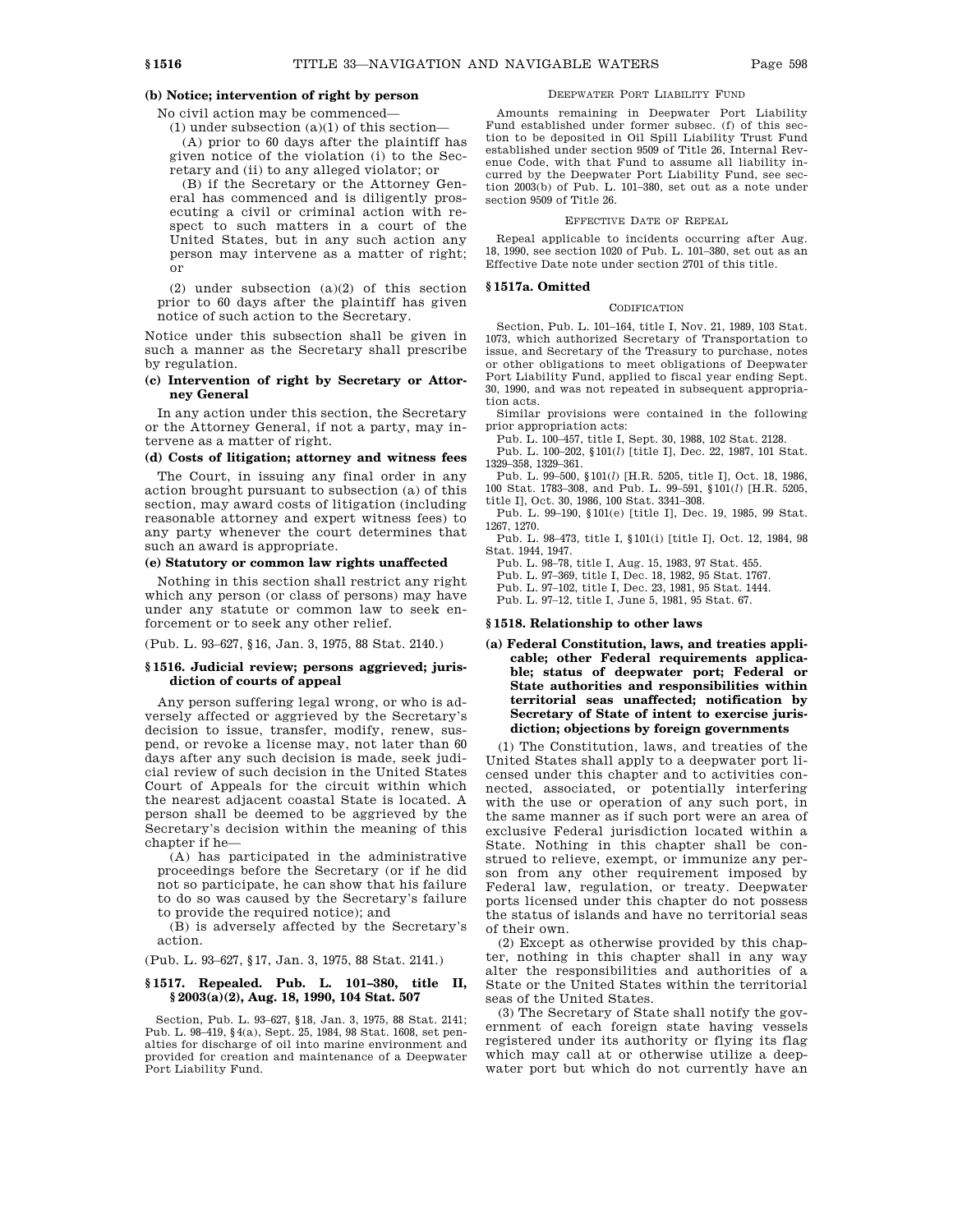agreement in effect as provided in subsection  $(c)(2)(A)(i)$  of this section that the United States intends to exercise jurisdiction over vessels calling at or otherwise utilizing a deepwater port and the persons on board such vessels. The Secretary of State shall notify the government of each such state that, absent its objection, its vessels will be subject to the jurisdiction of the United States whenever they—

(A) are calling at or otherwise utilizing a deepwater port; and

(B) are within the safety zone of such a deepwater port and are engaged in activities connected, associated, or potentially interfering with the use and operation of the deepwater port.

The Secretary of State shall promptly inform licensees of deepwater ports of all objections received from governments of foreign states in response to notifications made under this paragraph.

# **(b) Law of nearest adjacent coastal State as applicable Federal law; Federal administration and enforcement of such law; nearest adjacent coastal State defined**

The law of the nearest adjacent coastal State, now in effect or hereafter adopted, amended, or repealed, is declared to be the law of the United States, and shall apply to any deepwater port licensed pursuant to this chapter, to the extent applicable and not inconsistent with any provision or regulation under this chapter or other Federal laws and regulations now in effect or hereafter adopted, amended, or repealed. All such applicable laws shall be administered and enforced by the appropriate officers and courts of the United States. For purposes of this subsection, the nearest adjacent coastal State shall be that State whose seaward boundaries, if extended beyond 3 miles, would encompass the site of the deepwater port.

# **(c) Vessels of United States and foreign states subject to Federal jurisdiction; objections to jurisdiction; designation of agent for service of process; duty of licensee**

(1) The jurisdiction of the United States shall apply to vessels of the United States and persons on board such vessels. The jurisdiction of the United States shall also apply to vessels, and persons on board such vessels, registered in or flying the flags of foreign states, whenever such vessels are—

(A) calling at or otherwise utilizing a deepwater port; and

(B) are within the safety zone of such a deepwater port, and are engaged in activities connected, associated, or potentially interfering with the use and operation of the deepwater port.

The jurisdiction of the United States under this paragraph shall not, however, apply to vessels registered in or flying the flag of any foreign state that has objected to the application of such jurisdiction.

(2) Except in a situation involving force majeure, a licensee shall not permit a vessel registered in or flying the flag of a foreign state to call at or otherwise utilize a deepwater port licensed under this chapter unless—

 $(A)(i)$  the foreign state involved, by specific agreement with the United States, has agreed to recognize the jurisdiction of the United States over the vessels registered in or flying the flag of that state and persons on board such vessels in accordance with the provisions of paragraph (1) of this subsection, while the vessel is located within the safety zone, or

(ii) the foreign state has not objected to the application of the jurisdiction of the United States to any vessel, or persons on board such vessel, while the vessel is located within the safety zone; and

(B) the vessel owner or operator has designated an agent in the United States for receipt of service of process in the event of any claim or legal proceeding resulting from activities of the vessel or its personnel while located within such a safety zone.

(3) For purposes of paragraph  $(2)(A)(ii)$  of this subsection, a licensee shall not be obliged to prohibit a call at or use of a deepwater port by a vessel registered in or flying the flag of an objecting state unless the licensee has been informed by the Secretary of State as required by subsection (a)(3) of this section.

## **(d) Customs laws inapplicable to deepwater port; duties and taxes on foreign articles imported into customs territory of United States**

The customs laws administered by the Secretary of the Treasury shall not apply to any deepwater port licensed under this chapter, but all foreign articles to be used in the construction of any such deepwater port, including any component thereof, shall first be made subject to all applicable duties and taxes which would be imposed upon or by reason of their importation if they were imported for consumption in the United States. Duties and taxes shall be paid thereon in accordance with laws applicable to merchandise imported into the customs territory of the United States.

# **(e) Federal district courts; original jurisdiction; venue**

The United States district courts shall have original jurisdiction of cases and controversies arising out of or in connection with the construction and operation of deepwater ports, and proceedings with respect to any such case or controversy may be instituted in the judicial district in which any defendant resides or may be found, or in the judicial district of the adjacent coastal State nearest the place where the cause of action arose.

(Pub. L. 93–627, §19(a)–(e), Jan. 3, 1975, 88 Stat. 2145, 2146; Pub. L. 98–419, §5(a), (b), Sept. 25, 1984, 98 Stat. 1609.)

#### **CODIFICATION**

Section 19(f) of Pub. L. 93–627 amended section 1333(a)(2) of Title 43, Public Lands.

# **AMENDMENTS**

1984—Subsec. (a)(3). Pub. L. 98–419, §5(a), added par. (3).

Subsec. (c)(1). Pub. L. 98–419, §5(b), added par. (1). Former cl. (1) redesignated cl. (A)(i) of par. (2).

Subsec. (c)(2). Pub. L. 98–419, §5(b), redesignated existing provisions of subsec. (c) as par.  $(2)(A)(i)$  and  $(B)$ thereof, substituted reference to provisions of par. (1)